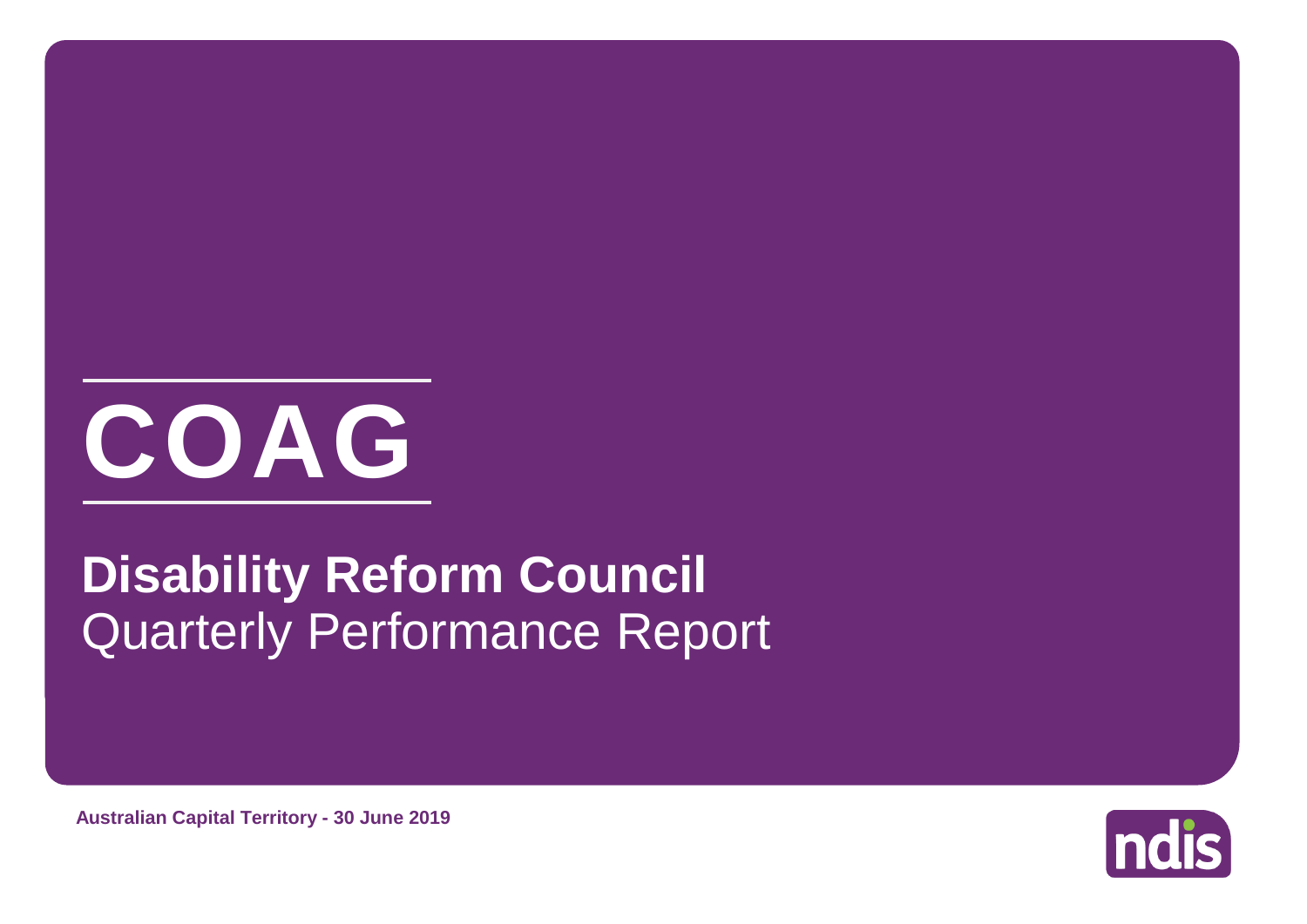

#### **Overview**

**This report is a summary of the performance and operations of the NDIA in Australian Capital Territory for Quarter 4 of 2018-19 (01 April 2019 - 30 June 2019).**

**It is the 12th quarterly report during the NDIS Transition period, which commenced on 1 July 2016.** 

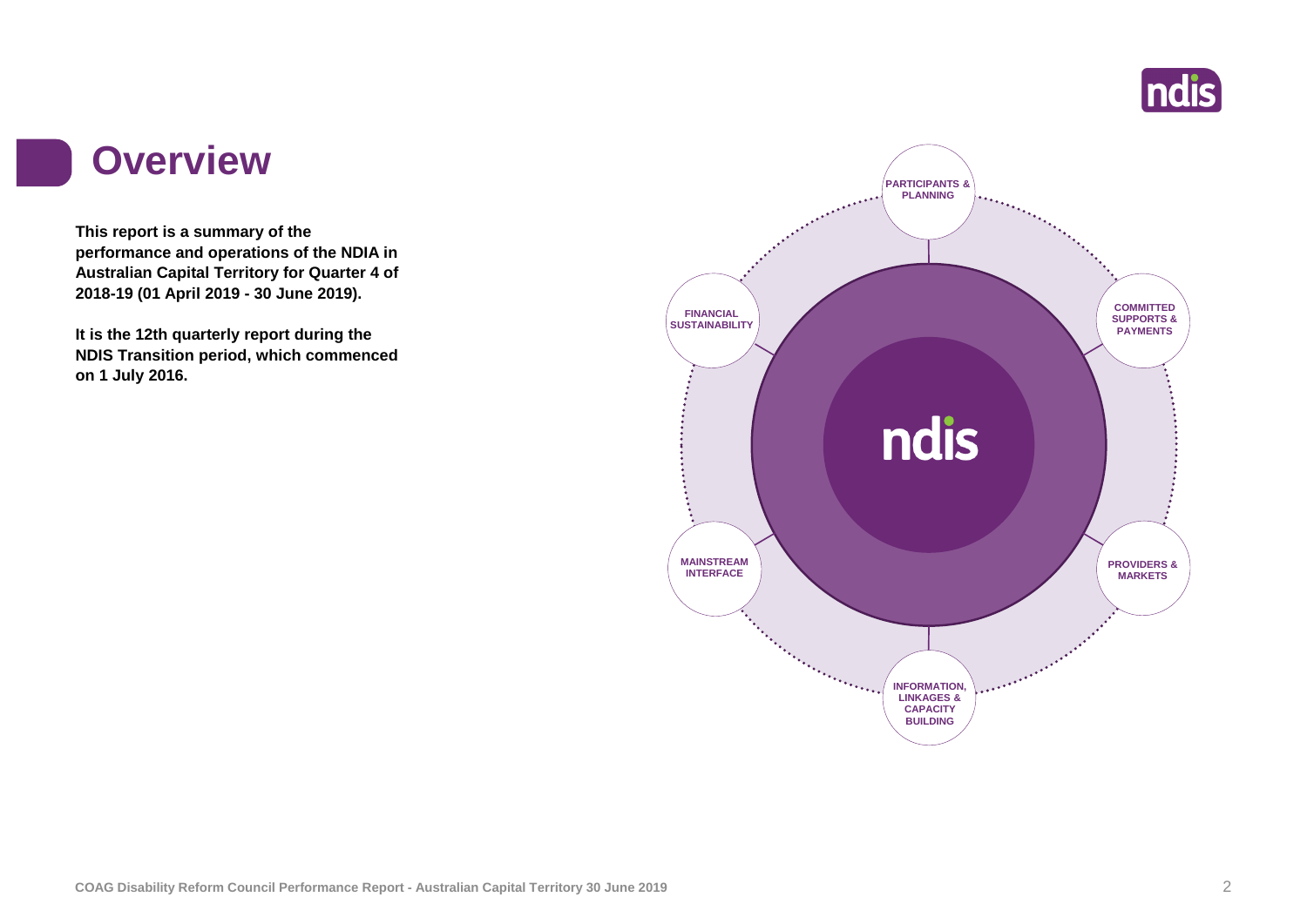

#### **Summary**

| <b>Participants and</b><br><b>Planning</b>                                                                                                                                                                                   | <b>Committed Supports</b><br>and Payments                                                                                                                                                                                                                                                                                                                                                                                                                                                                               | <b>Providers and</b><br><b>Markets</b>                                                                                                                                                                                                                                                                                                                                             | <b>Mainstream Interface</b>                                                                        |  |
|------------------------------------------------------------------------------------------------------------------------------------------------------------------------------------------------------------------------------|-------------------------------------------------------------------------------------------------------------------------------------------------------------------------------------------------------------------------------------------------------------------------------------------------------------------------------------------------------------------------------------------------------------------------------------------------------------------------------------------------------------------------|------------------------------------------------------------------------------------------------------------------------------------------------------------------------------------------------------------------------------------------------------------------------------------------------------------------------------------------------------------------------------------|----------------------------------------------------------------------------------------------------|--|
| An additional 166<br>participants with plans<br>this quarter (excluding<br>ECEI).<br>As at 30 June 2019, plans<br>approved represent 153%<br>of scheme to date<br>bilateral estimate met<br>(1 July 2014 - 30 June<br>2019). | \$827.7 million has been<br>paid to providers and<br>participants:<br>• \$21.3m in 2014-15,<br>• \$116.4m in 2015-16,<br>• \$192.5m in 2016-17,<br>$\cdot$ \$231.1m in 2017-18,<br>• \$266.4m in 2018-19.<br>Overall.<br>• 80% of committed<br>supports were utilised in<br>2014-15,<br>• 84% in 2015-16,<br>• 68% in 2016-17,<br>• 72% in 2017-18.<br>The 2018-19 experience is<br>still emerging.<br>The higher utilisation in<br>earlier years is<br>predominantly driven by<br>higher in-kind supports<br>provided. | 1,643 approved providers,<br>a 3% increase for the<br>quarter.<br>33% of approved<br>providers were active in<br><b>Australian Capital</b><br>Territory as at 30 June<br>2019, and 67% were yet to<br>have evidence of activity.<br>75-95% of payments<br>made by the NDIA are<br>received by 25% of<br>providers.<br>25% of service providers<br>are individuals/sole<br>traders. | 92% of active participants<br>with a plan approved in<br>2018-19 Q4 access<br>mainstream services. |  |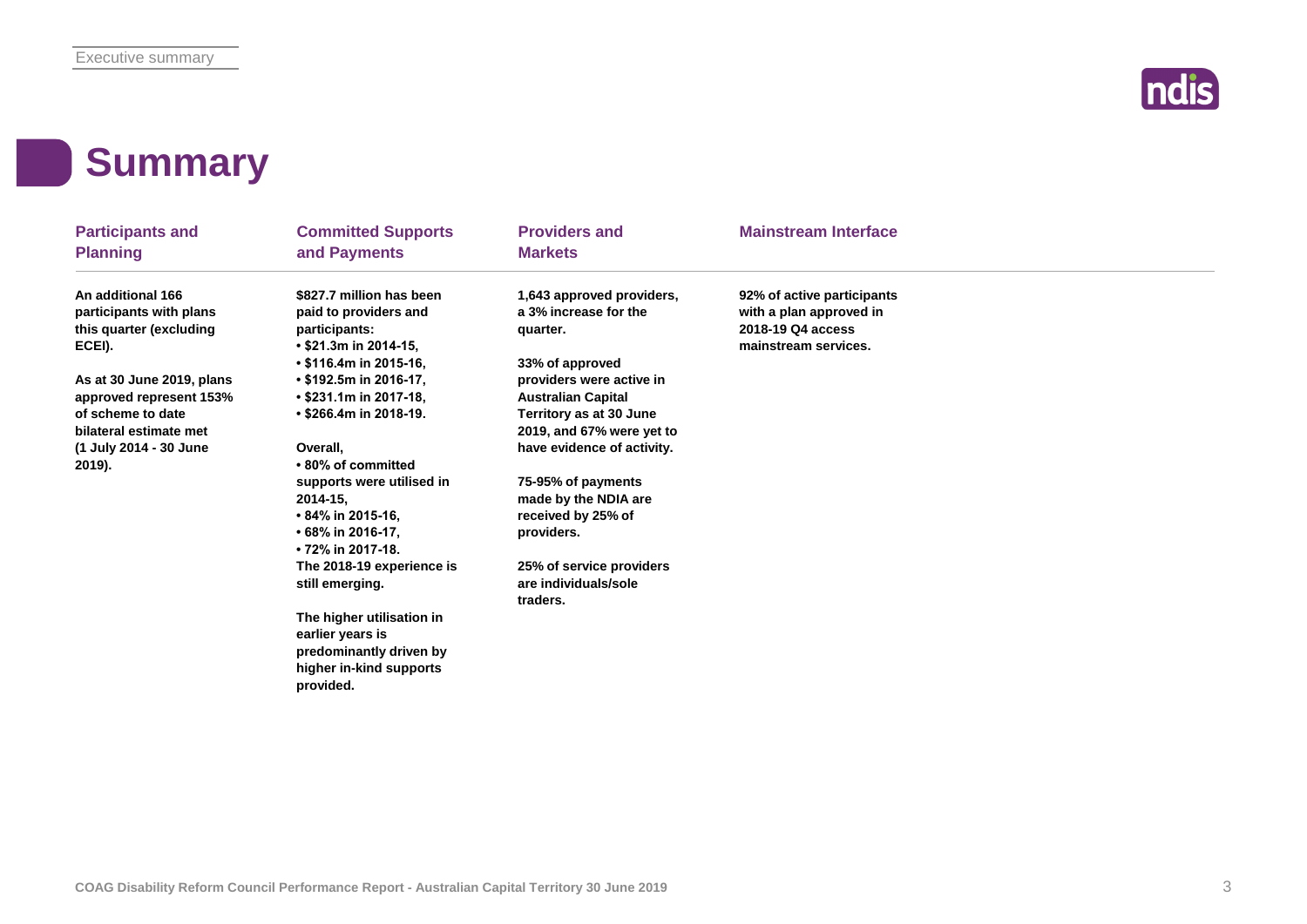# **Participants and Planning**

The NDIS in Australian Capital Territory continues to grow with 166 additional participants with approved plans this quarter.

In total, over 7,700 participants have now been supported by the NDIS in Australian Capital Territory, with 59% receiving support for the first time.

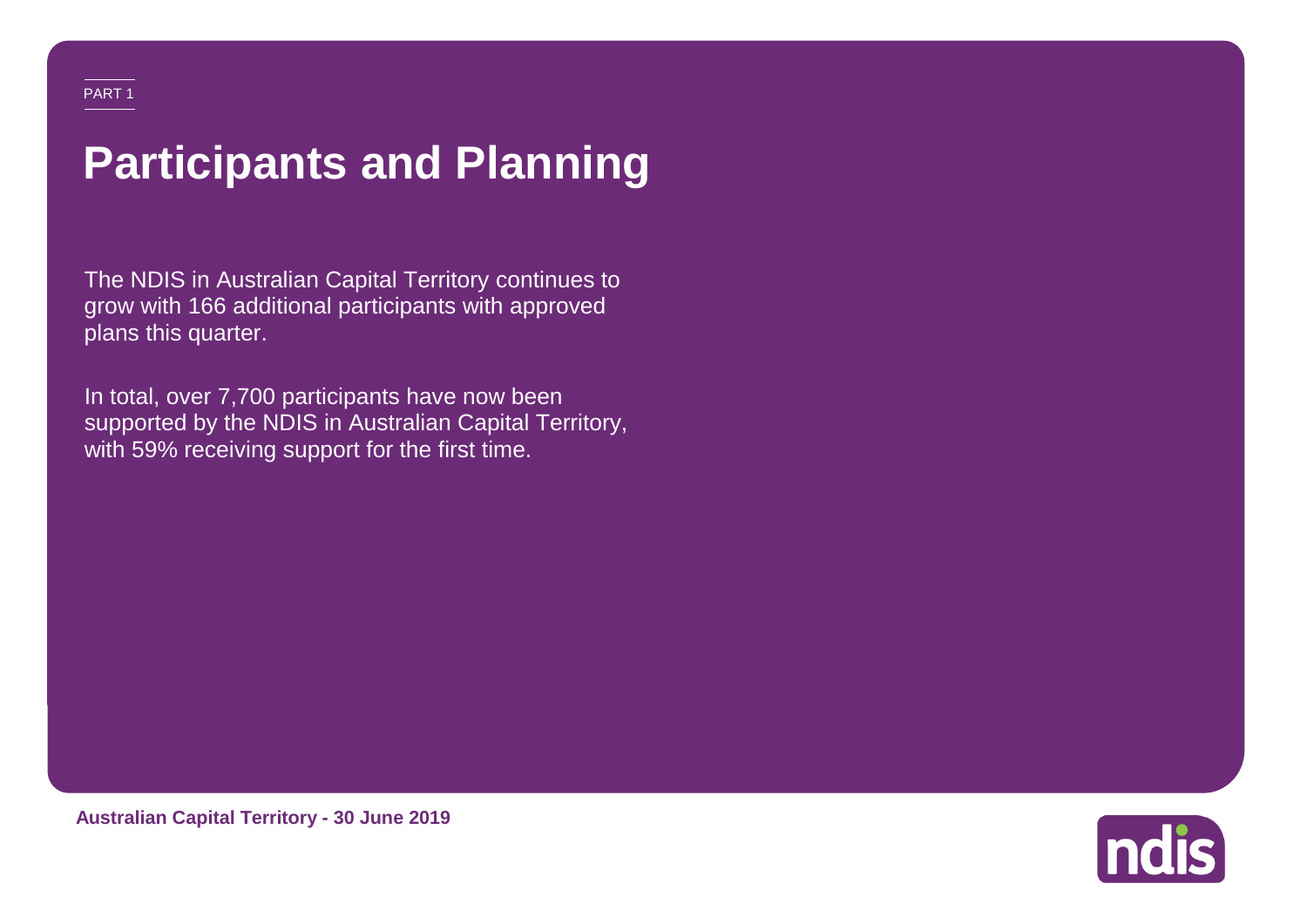

### **Summary**

**The NDIS is fully operational in Australian Capital Territory.**

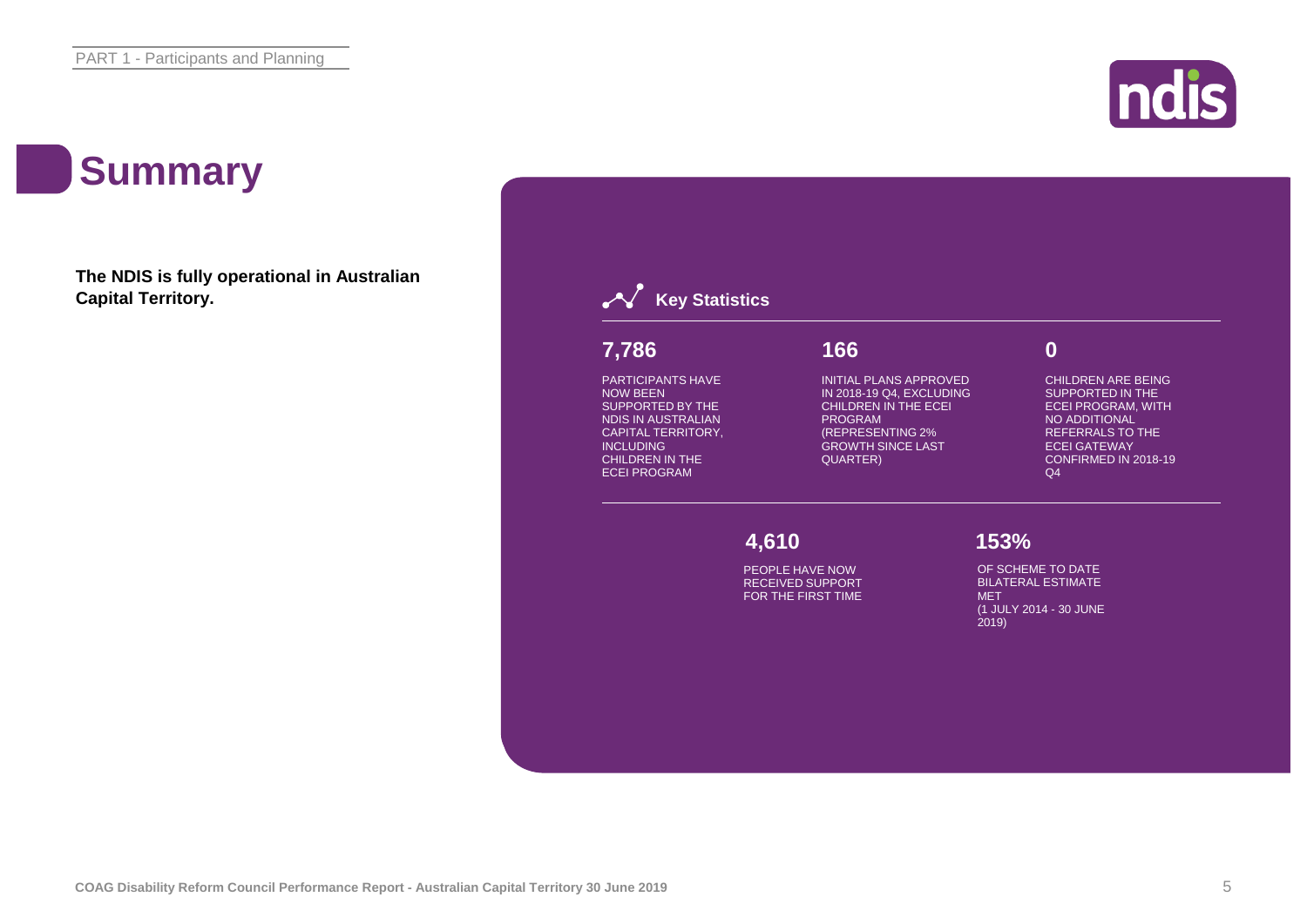

#### **Quarterly Intake**

#### **2018-19 Q4**

**Of the 150 participants deemed 'eligible' this quarter 95% were 'New' participants (i.e. had not transitioned from an existing State/Territory or Commonwealth program).**

**Of the 166 plan approvals this quarter, 96% were 'New' participants (i.e. had not transitioned from an existing State/Territory or Commonwealth program), 54% entered with a permanent disability and 35 were previously confirmed as ECEI as at 2018-19 Q3.**

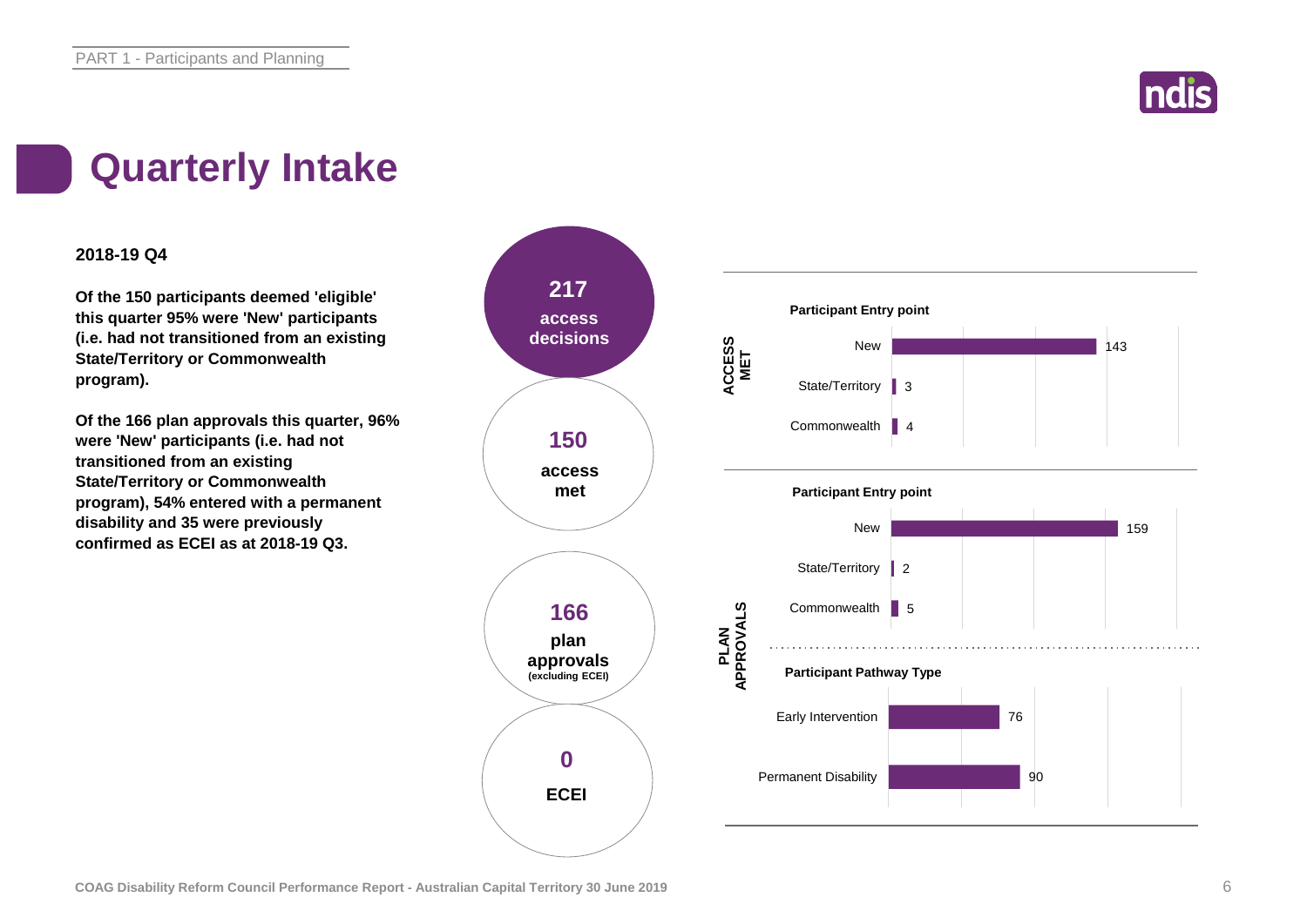

#### **Quarterly Intake Detail**

**Plan approval numbers have increased from 7,620 at the end of 2018-19 Q3 to 7,786 by the end of 2018-19 Q4, an increase of 166 approvals.**

**There were no confirmed ECEI referrals at 30 June 2019 mainly due to children who were in the ECEI gateway at 31 March 2019 having an initial plan approved during the quarter. Children have also moved out of the ECEI gateway for other reasons including where the child has been referred to appropriate mainstream services.**

**Overall, 809 participants with approved plans have exited the Scheme, resulting in 6,977 active participants (including ECEI) as at 30 June 2019.**

There were 1,570 plan reviews this quarter. This figure relates to all participants who have entered the scheme.

#### **Change in plan approvals between 31 March 2019 and 30 June 2019**



**COAG Disability Reform Council Performance Report - Australian Capital Territory 30 June 2019** 7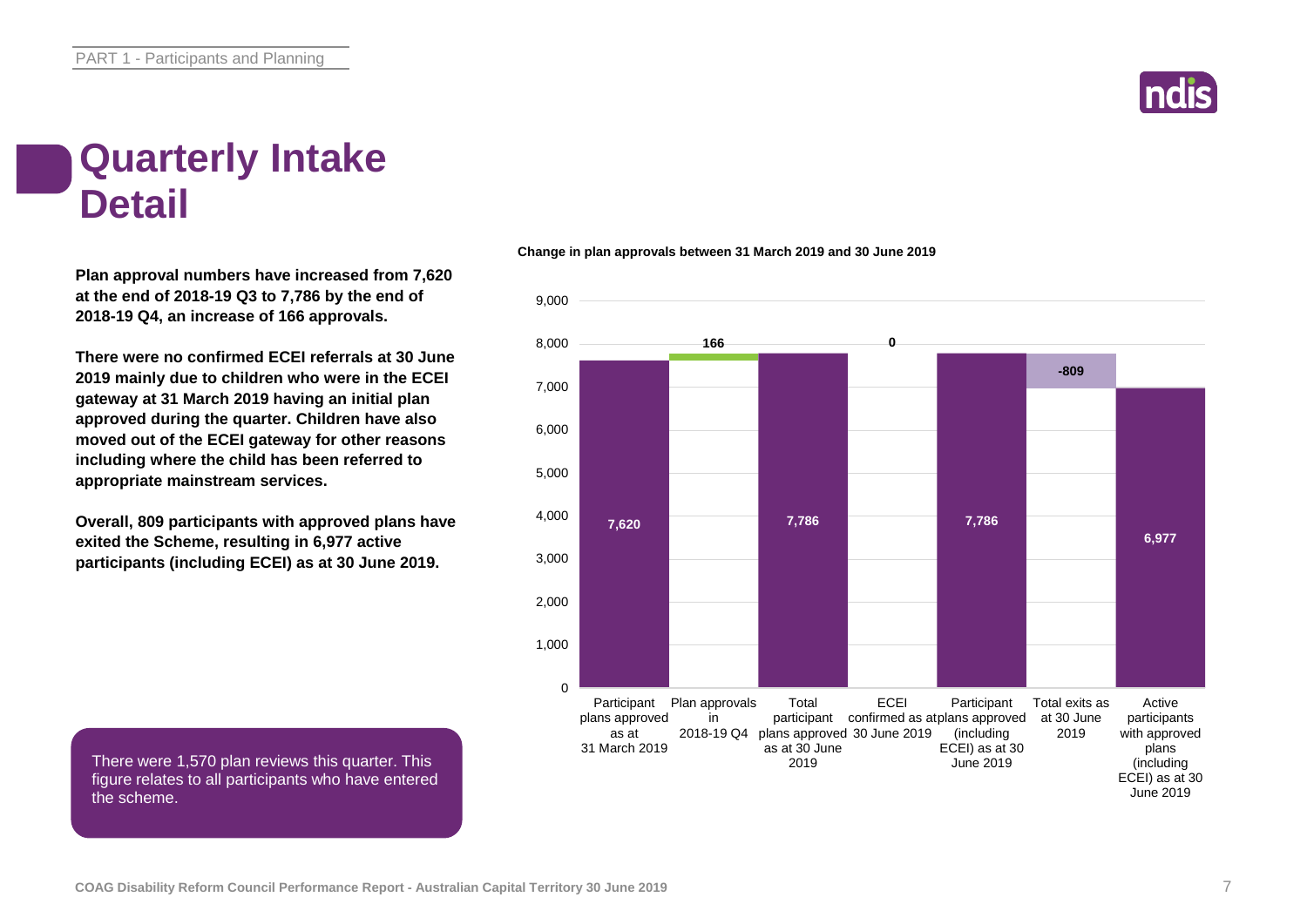

#### **Cumulative Position**

**At the end of 2018-19 Q4, the cumulative total number of participants that have received support was 7,786. Of these, 2,887 transitioned from an existing State/Territory program, 289 transitioned from an existing Commonwealth program and 4,610 participants have received support for the first time.**

**Overall, since 1 July 2013, there have been 9,736 people with access decisions.**

**Cumulative plan approvals compared with bilateral estimate**



#### **153%**

of scheme to date bilateral estimate met (1 July 2014 - 30 June 2019)

#### **7,786**

plan approvals to date

**Plan approvals by participant referral pathway**



Cumulative position reporting is inclusive of trial participants for the reported period and represents participants who have or have had an approved plan.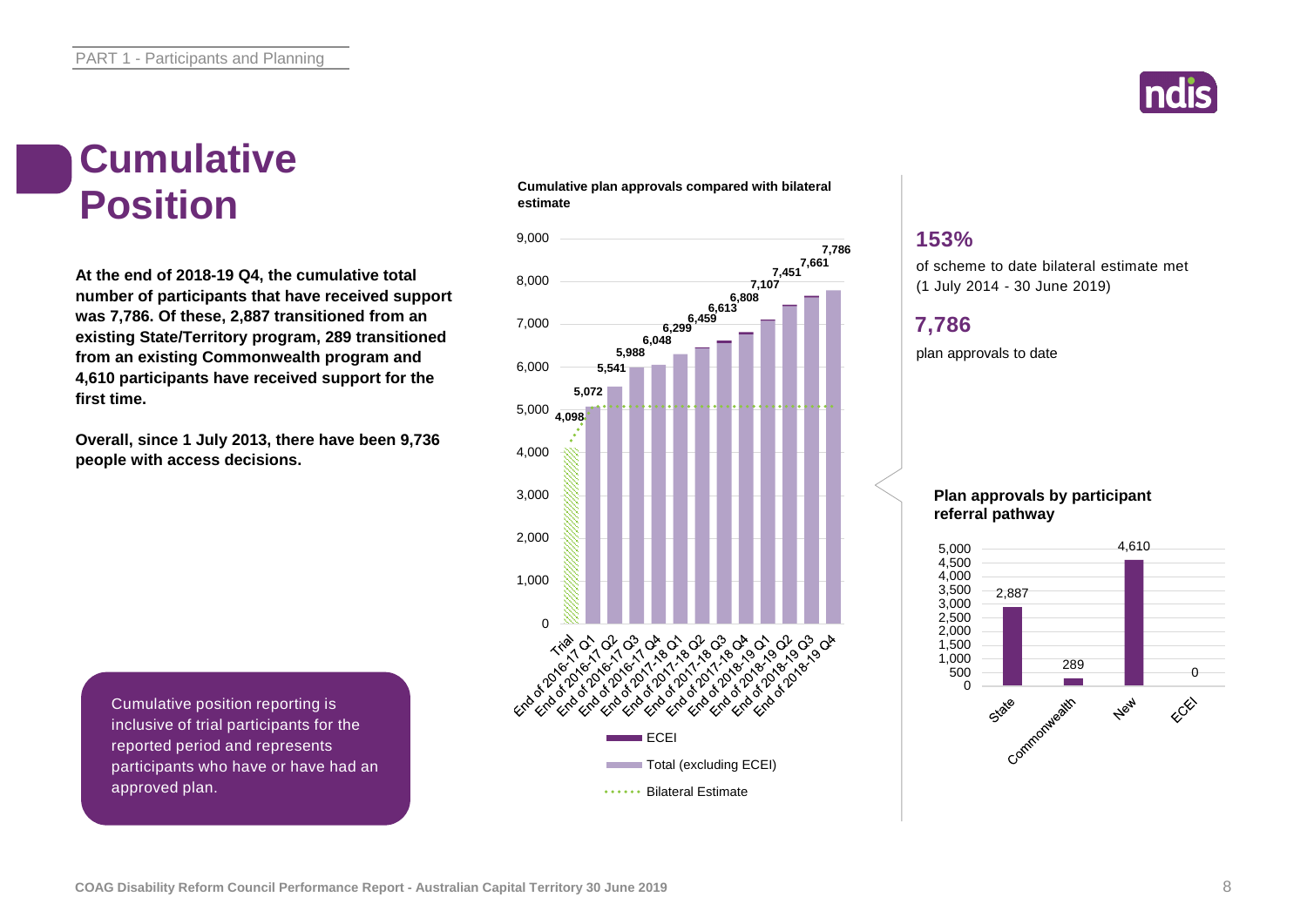

## **Participant Profiles by Age Group**

**These bar charts show the demographic profile of active participants with a plan approved in 2018-19 Q4, compared with plan approvals as at 31 March 2019, by age group.**

**48% of participants entering in this quarter are aged 0 to 6 years, compared to 14% in prior quarters.**

**Active participants with a plan approved in 2018-19 Q4 by age group**



**% of active participants with a plan approved by age group**



■% of active participants with a plan approved in prior quarters

■% of active participants with a plan approved in 2018-19 Q4

Note: The age eligibility requirements for the NDIS are based on the age as at the access request date. Participants with their initial plan approved aged 65+ have turned 65 since their access request was received.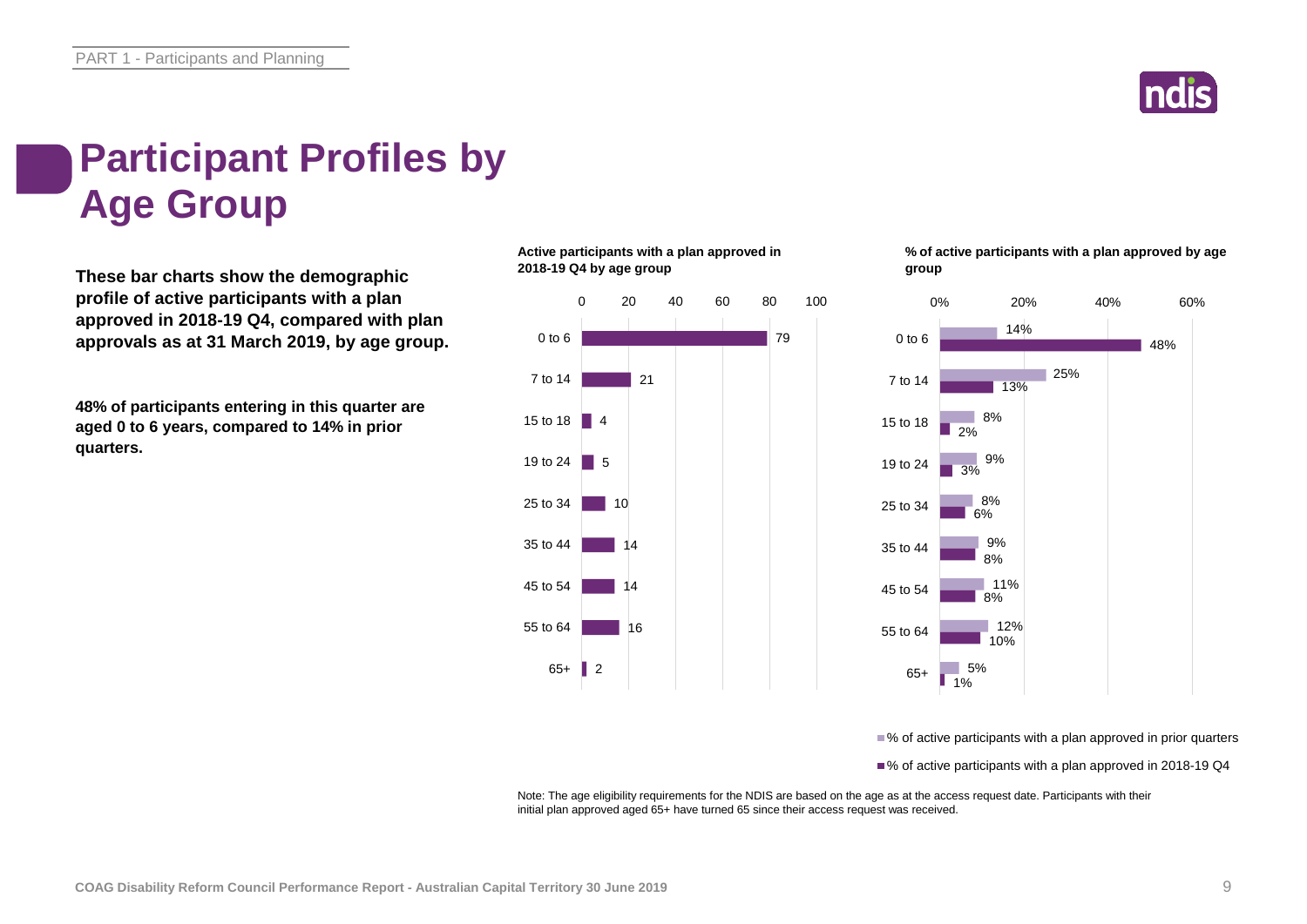### **Participant Profiles by Disability Group**

**These bar charts show the demographic profile of active participants with a plan approved in 2018-19 Q4, compared with plan approvals as at 31 March 2019, by disability group.**

**Of the participants entering in this quarter, 25% had a primary disability of Developmental Delay compared with 7% in previous quarters. The large increase was mainly driven by the increase in participants aged 0 to 6 years entering in this quarter.**

#### **Active participants with a plan approved in 2018-19 Q4 by disability group**



Intellectual Disability group.

Note 1: Of the 9 active participants identified as having an intellectual disability, 1 (11%) has Down syndrome.

Note 2: Since 2017-18 Q1 Developmental Delay and Global Developmental Delay have been reported separately to the

**% of active participants with a plan approved by disability group**



■% of active participants with a plan approved in prior quarters ■% of active participants with a plan approved in 2018-19 Q4

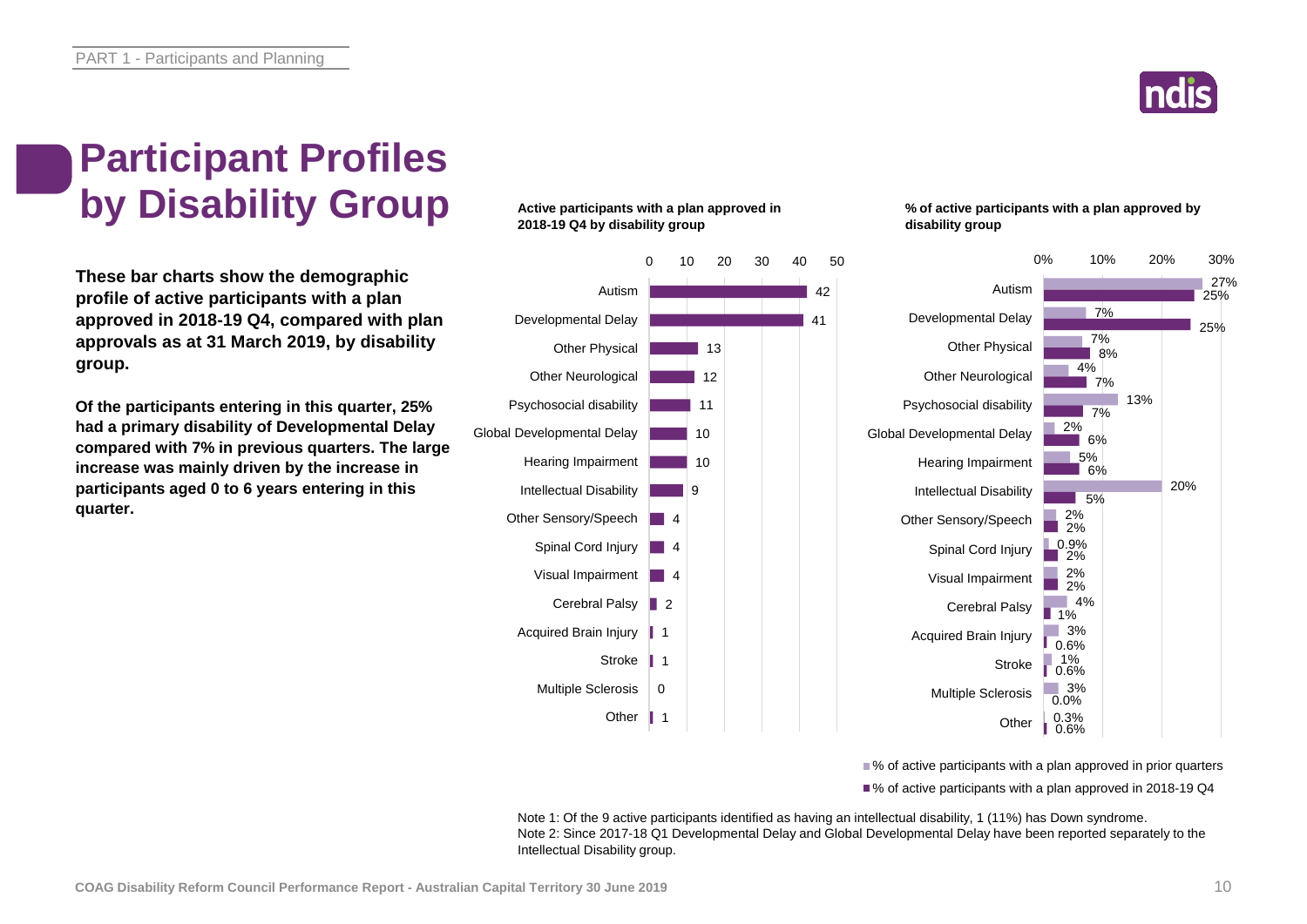### **Participant Profiles by Level of Function**

**These bar charts show the demographic profile of active participants with a plan approved in 2018-19 Q4, compared with plan approvals as at 31 March 2019, by level of function.**

**For participants with a plan approval in the current quarter:** 

**• 52% of active participants had a relatively high level of function**

**• 35% of active participants had a relatively moderate level of function** 

**• 14% had a relatively low level of function**

**These relativities are within the NDIS participant population, and not comparable to the general population.**

**% of active participants with a plan approved by level of function**



■% of active participants with a plan approved in prior quarters ■% of active participants with a plan approved in 2018-19 Q4

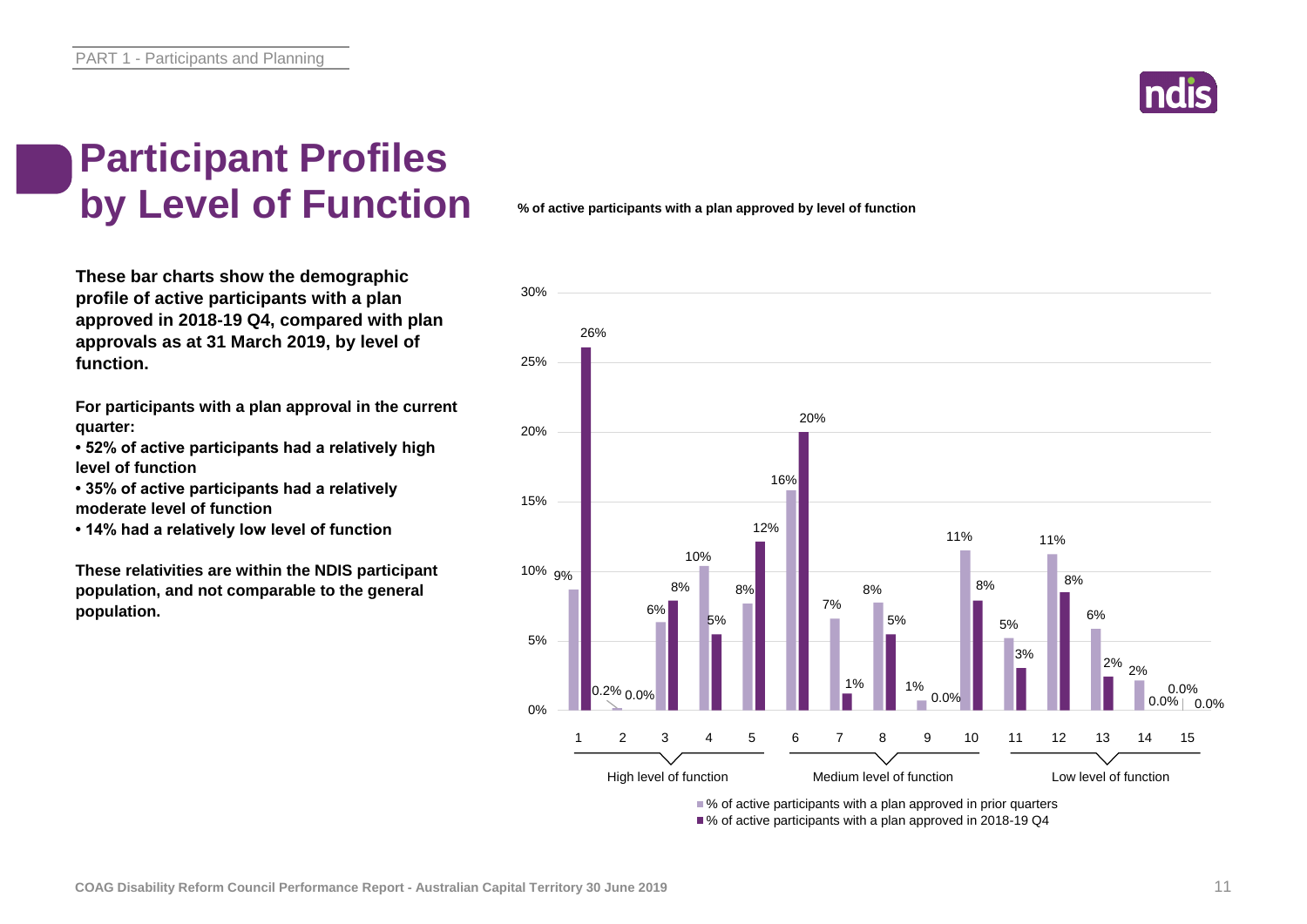

### **Participant Profiles by Gender**

**These charts show the demographic profile of active participants with a plan approved in 2018-19 Q4, compared with plan approvals as at 31 March 2019, by gender.**

**The majority of participants are males.**

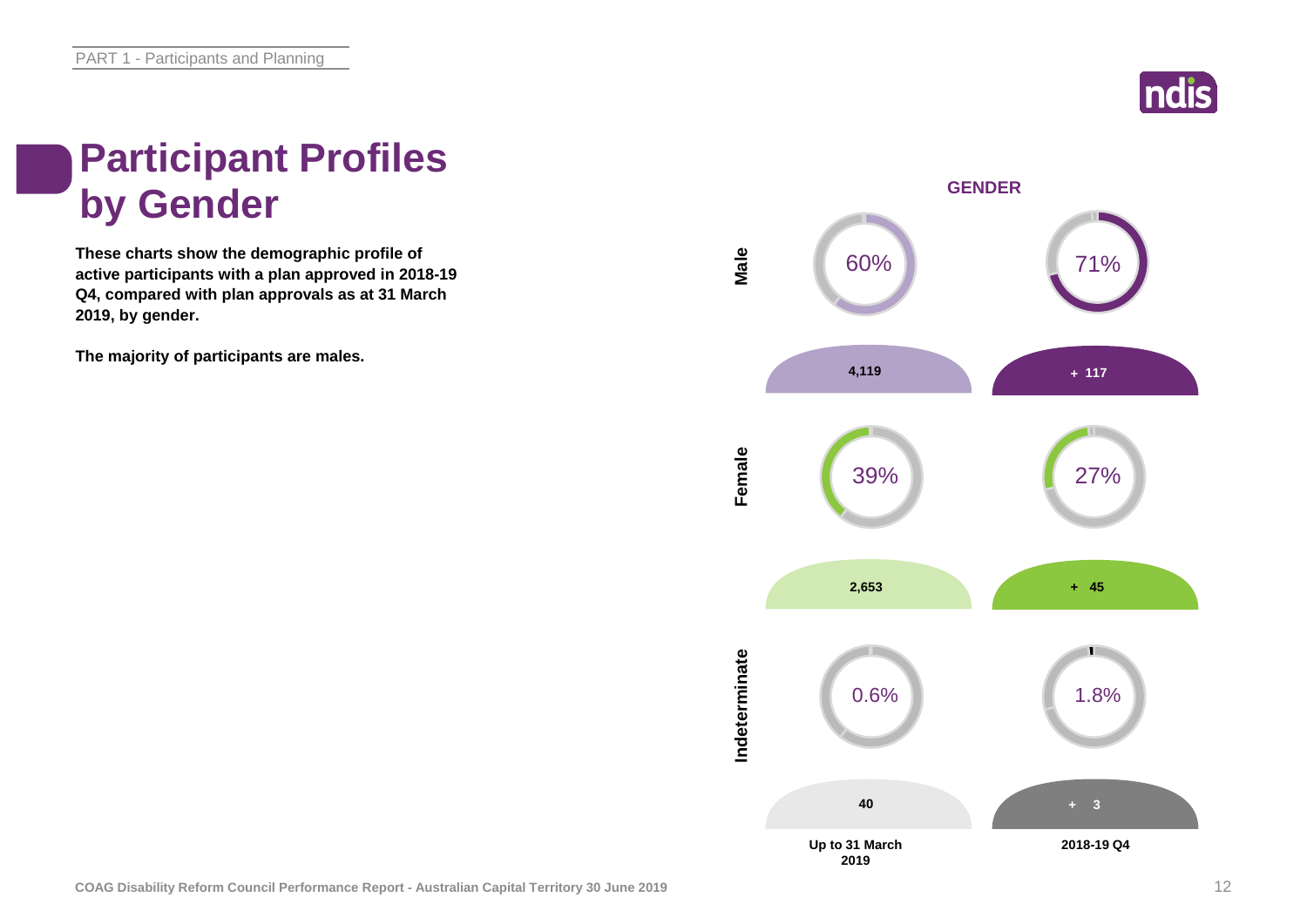#### **Participant Profiles**



| <b>Participant</b>                                                                                        | <b>Aboriginal &amp; Torres Strait Islander status</b> | 2018-19 Q4                   | % of active<br>participants          |
|-----------------------------------------------------------------------------------------------------------|-------------------------------------------------------|------------------------------|--------------------------------------|
| <b>Profiles</b>                                                                                           | <b>Aboriginal and Torres Strait Islander</b>          | 12                           | 4.1%<br>7.3%                         |
| These bar charts show other demographic profiles<br>of active participants with a plan approved in 2018-  | Not Aboriginal and Torres Strait Islander             | 144                          | 92.2%                                |
| 19 Q4, compared with plan approvals as at 31<br>March 2019.                                               | <b>Not Stated</b>                                     | 9                            | 87.3%<br>3.7%<br>5.5%                |
| Of the participants with a plan approved<br>in 2018-19 Q4:                                                |                                                       |                              | Prior Quarters<br>■2018-19 Q4        |
| • 7.3% were Aboriginal or Torres Strait Islander,<br>compared with 4.1% in previous periods               | Young people in residential aged care status          | 2018-19 Q4                   | % of active<br>participants          |
| combined.                                                                                                 | Young people in residential aged care                 | 0.7%<br>$\mathbf{2}$<br>1.2% |                                      |
| • 1.2% were young people in residential aged care,<br>compared with 0.7% in previous periods<br>combined. | Not young people in residential aged care             | 163                          | 99.3%<br>98.8%                       |
| • 7.3% were culturally and linguistically diverse,<br>compared with 10.5% in previous periods             |                                                       |                              | <b>Prior Quarters</b><br>■2018-19 Q4 |
| combined.                                                                                                 | <b>Culturally and linguistically diverse status</b>   | 2018-19 Q4                   | % of active<br>participants          |
|                                                                                                           | <b>Culturally and linguistically diverse</b>          | 12                           | 10.5%<br>7.3%<br>87.7%               |
|                                                                                                           | Not culturally and linguistically diverse             | 153                          |                                      |
|                                                                                                           | <b>Not stated</b>                                     | 1.8%<br>$\mathbf 0$<br>0.0%  | 92.7%                                |
|                                                                                                           |                                                       |                              | <b>Prior Quarters</b>                |
|                                                                                                           |                                                       |                              | ■2018-19 Q4                          |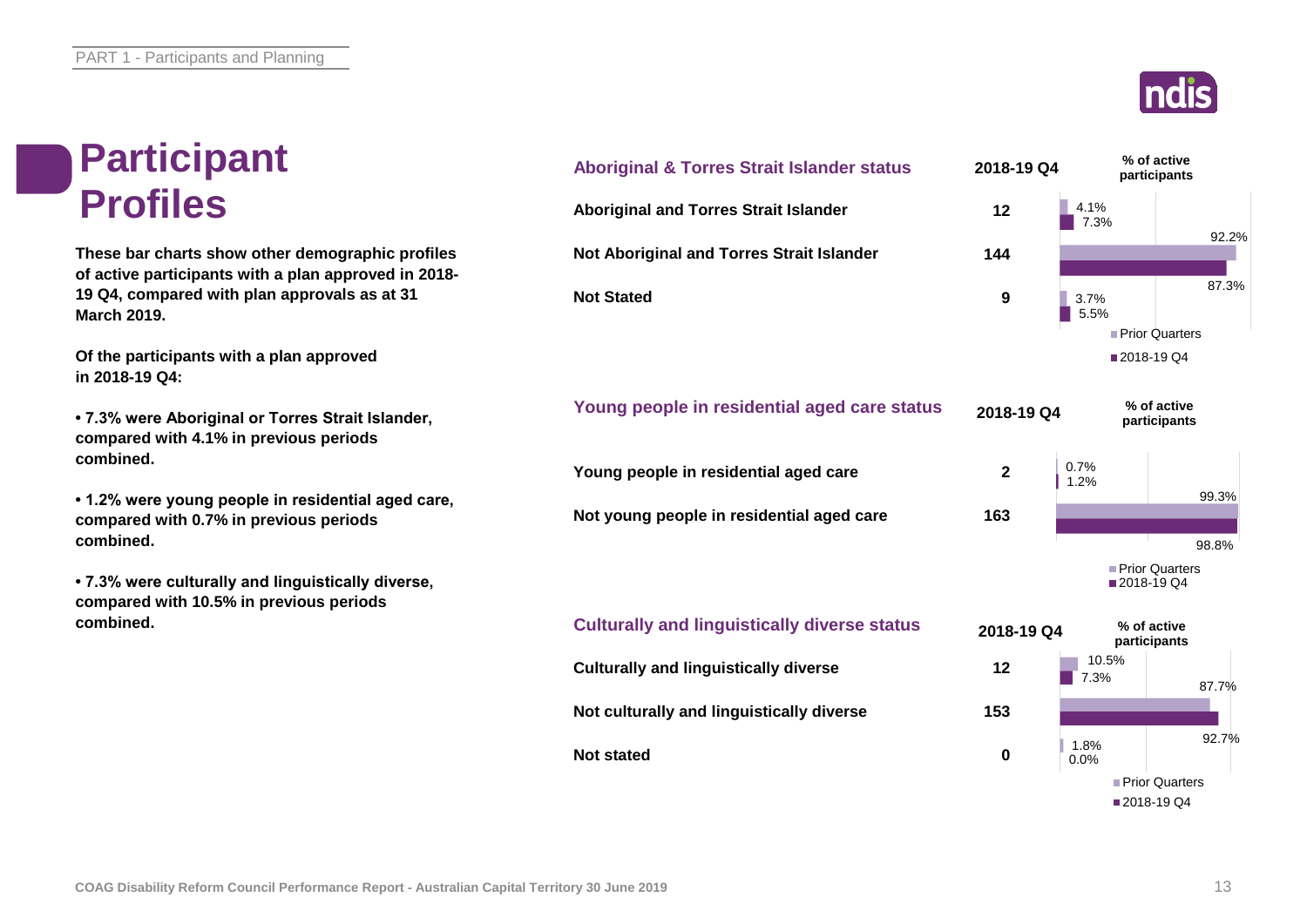

### **Plan Management Support Coordination**

**The proportion of participants electing to fully or partly self-manage their plan was lower in 2018-19 Q4 at 40%, compared with 42% in previous quarters combined.**

**36% of participants who have had a plan approved in 2018-19 Q4 have support coordination in their plan, compared to 31% in previous quarters combined.**

**Support Coordination**



**Prior quarter (transition only)**

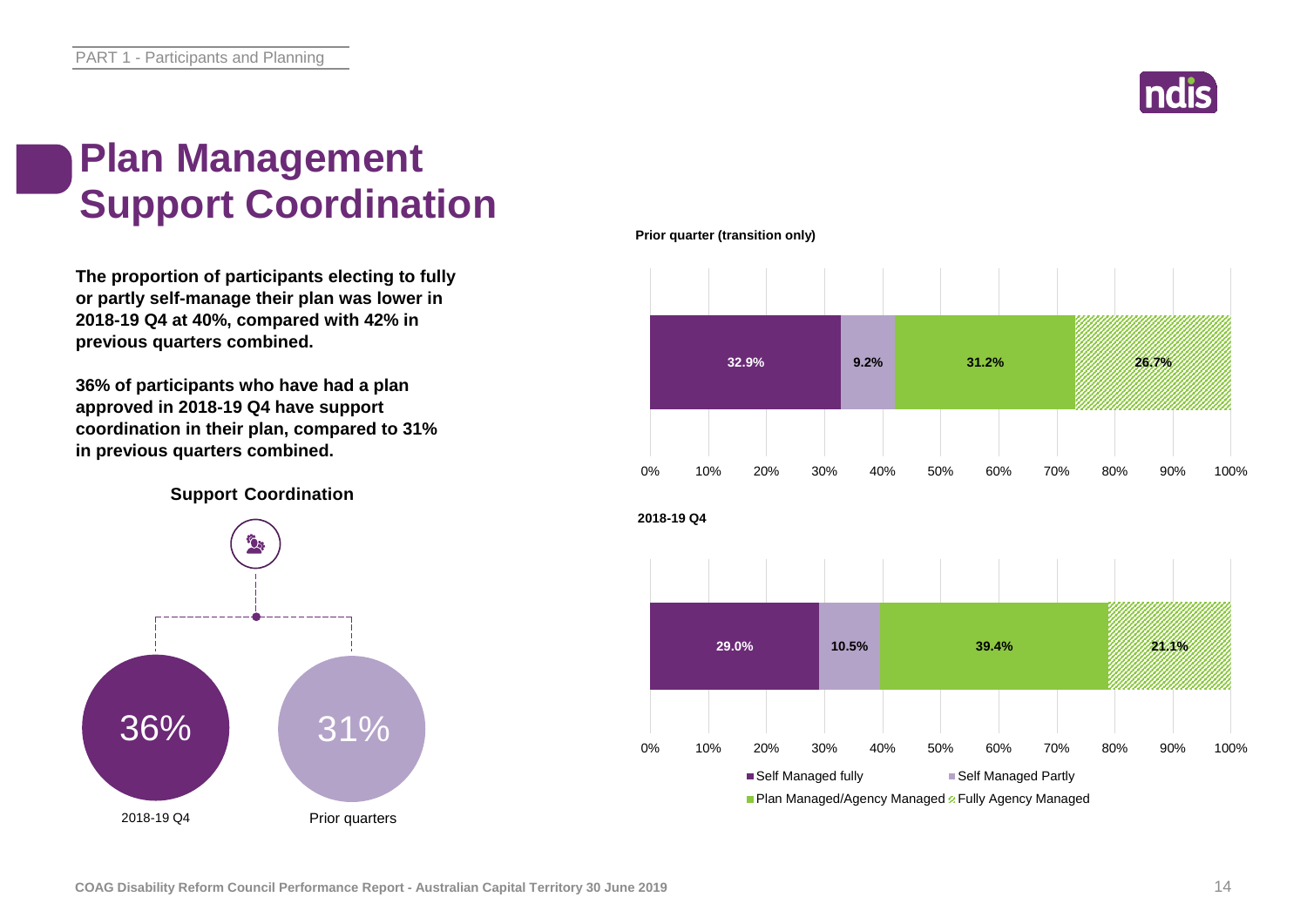

#### **Plan Activation Duration to Plan activation for participants with initial plan approval**

**Plan activation refers to the amount of time between a participant's initial plan being approved, and the date the participant first receives support. In-kind supports are included.**

**The percentage of participants who activated plans within 90 days of initial plan approval was:** 

**• 75% of participants entering in 2018-19 Q2**

**• 78% of participants entering in previous quarters combined**

**Prior Quarter (Transition Only)**





Note: Participants with initial plans approved after the end of 2018-19 Q2 have been excluded from the charts. They are relatively new and it is too early to examine their durations to activation.

Plan activation figures are approximations based on payment data. As there is a lag between when the support is provided to a participant, and the payment being made, these statistics are a conservative estimate; it is likely plan activation is faster than presented.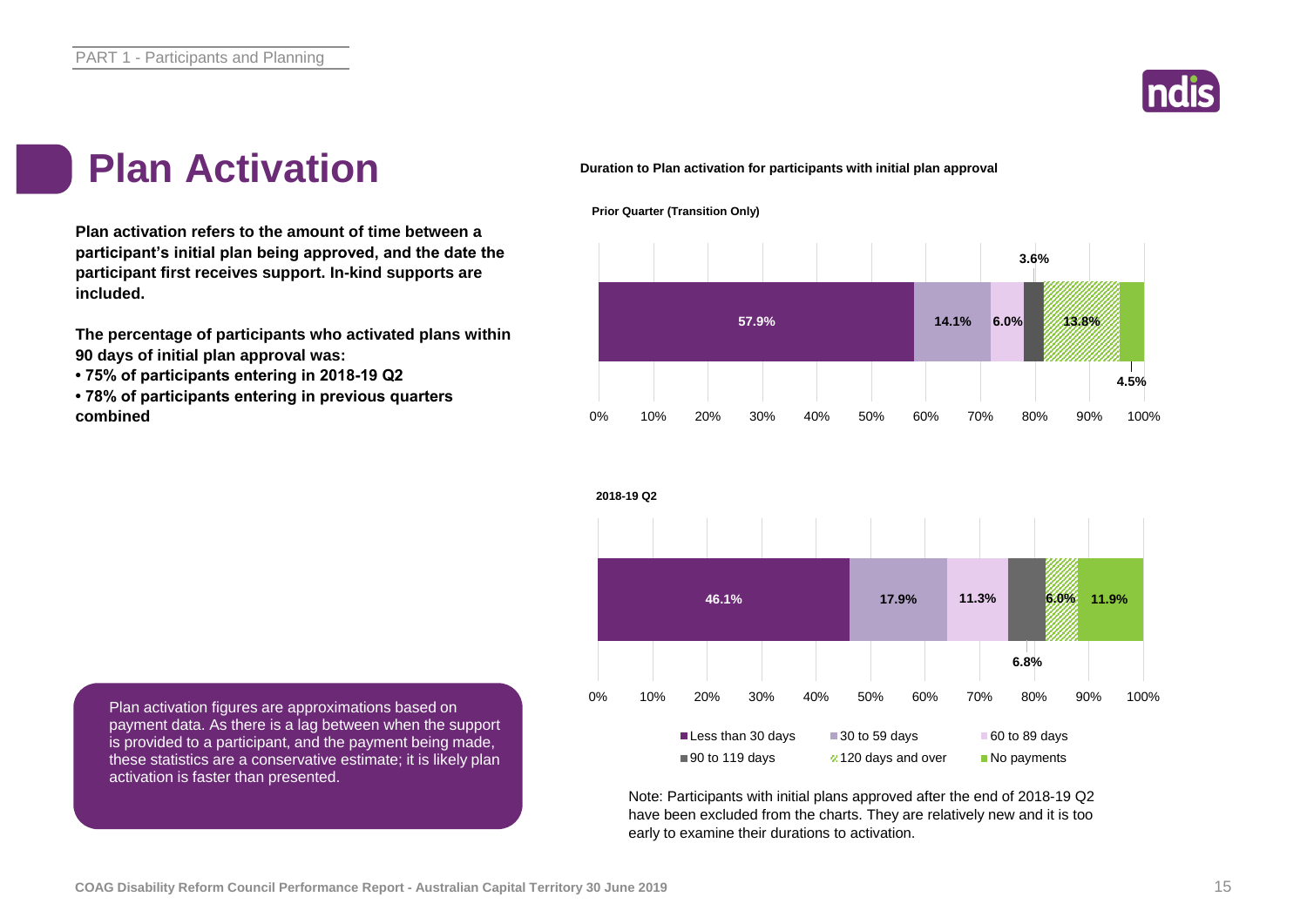

**This information on participant outcomes has Selected key baseline indicators for participants been collected from 91% of participants who have received their initial plan since 1 July 2016 (when they entered the scheme).**

**• 69% of participants school age to 14 are able to make friends outside of family/carers, compared to 61% of participants aged 0 to before school • 60% of participants aged 0 to before school are engaged in age appropriate community, cultural or religious activities, compared to 36% - 46% for other age groups**

**• 81% of participants from school age to 14 attend school in a mainstream class, compared to 63% of participants aged 15 to 24**

**• 31% of participants aged 25 and over have a paid job, compared to 26% of participants aged 15 to 24 • 78% of participants aged 25 and over choose what they do every day, compared to 58% of participants aged 15 to 24**



 $\Box$ 0 to before school  $\Box$  School to 14  $\Box$  15 to 24  $\Box$  25 and over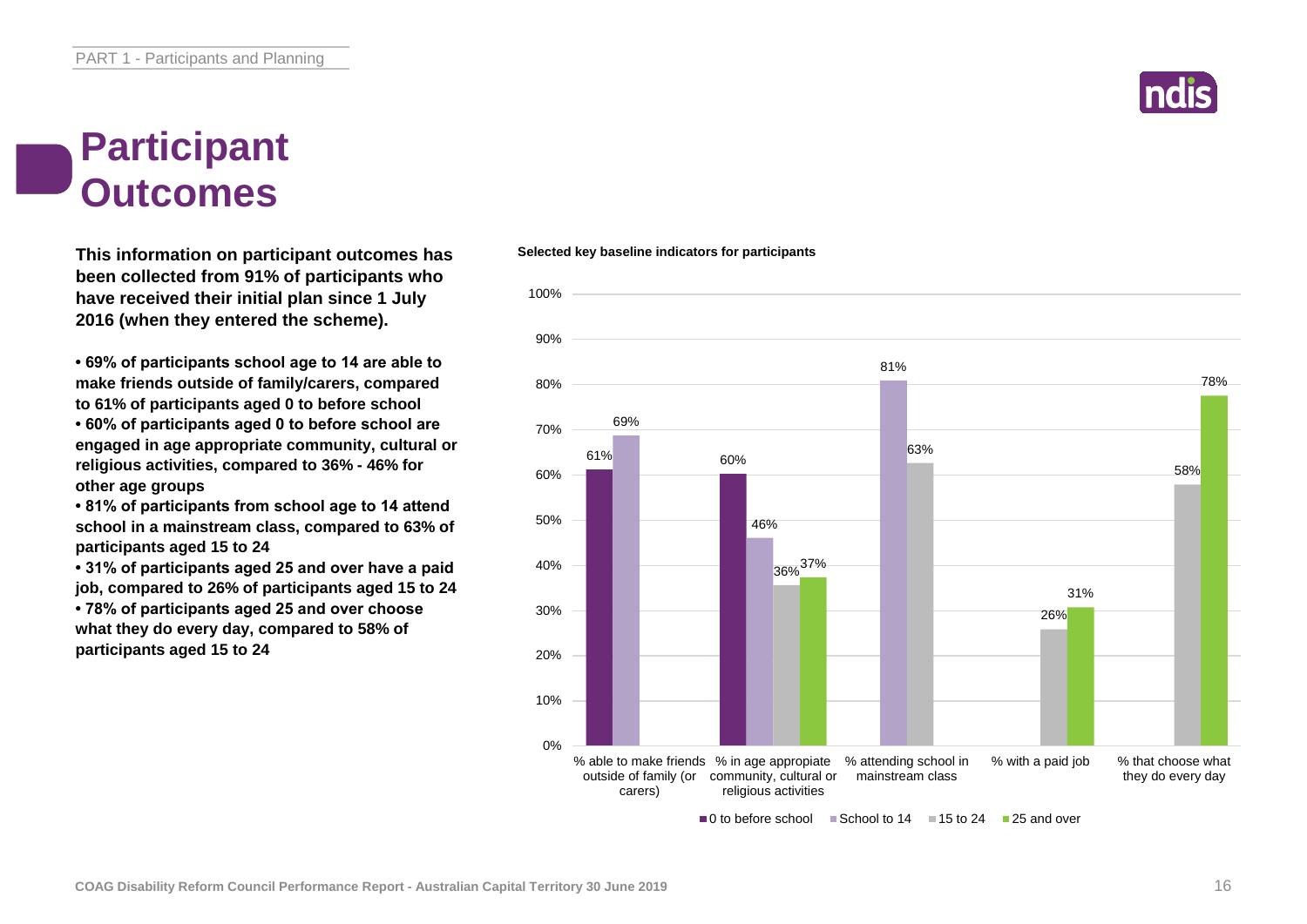#### **Family/Carers Outcomes**

**The percentage of participants' families/carers when they entered the Scheme (baseline indicators):**

**• working in a paid job was highest for participants aged 15 to 24 (69%)**

**• able to advocate for their child/family member was highest for participants aged 0 to 14 (84%) • who have friends and family they can see as often as they like was highest for participants aged 0 to 14 (52%)**

**• who feel in control selecting services was highest for participants aged 15 to 24 (45%) • who support/plan for their family member through life stage transitions was highest for participants aged 0 to 14 (89%)**

**Selected key baseline indicators for families and carers of participants**



#### $\blacksquare$ 0 to 14  $\blacksquare$  15 to 24  $\blacksquare$  25 and over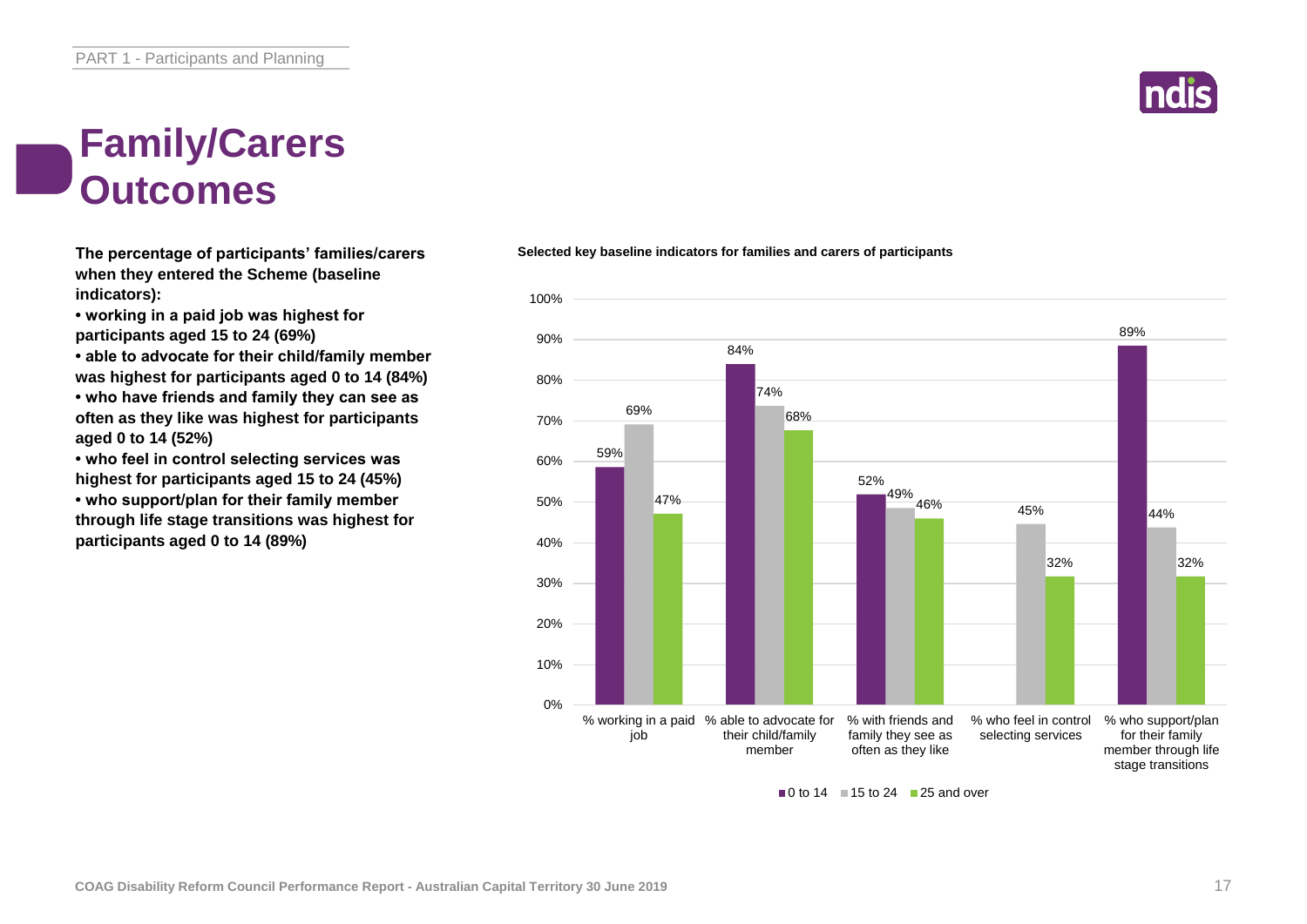

### **Has the NDIS helped? Participants**

**This data reflects participants' perceptions on whether engagement with the NDIS has helped them.**

**The NDIA asked the question 'Has the NDIS helped?' to individuals who entered the Scheme between 1 July 2016 and 30 June 2017, after their first year participating in the Scheme and again at the end of their second year of the Scheme.**

**In general, participants' perceptions of whether the NDIS has helped improved from year one to year two.**



#### **"Has the NDIS helped?" questions for participants**







#### 25 and over

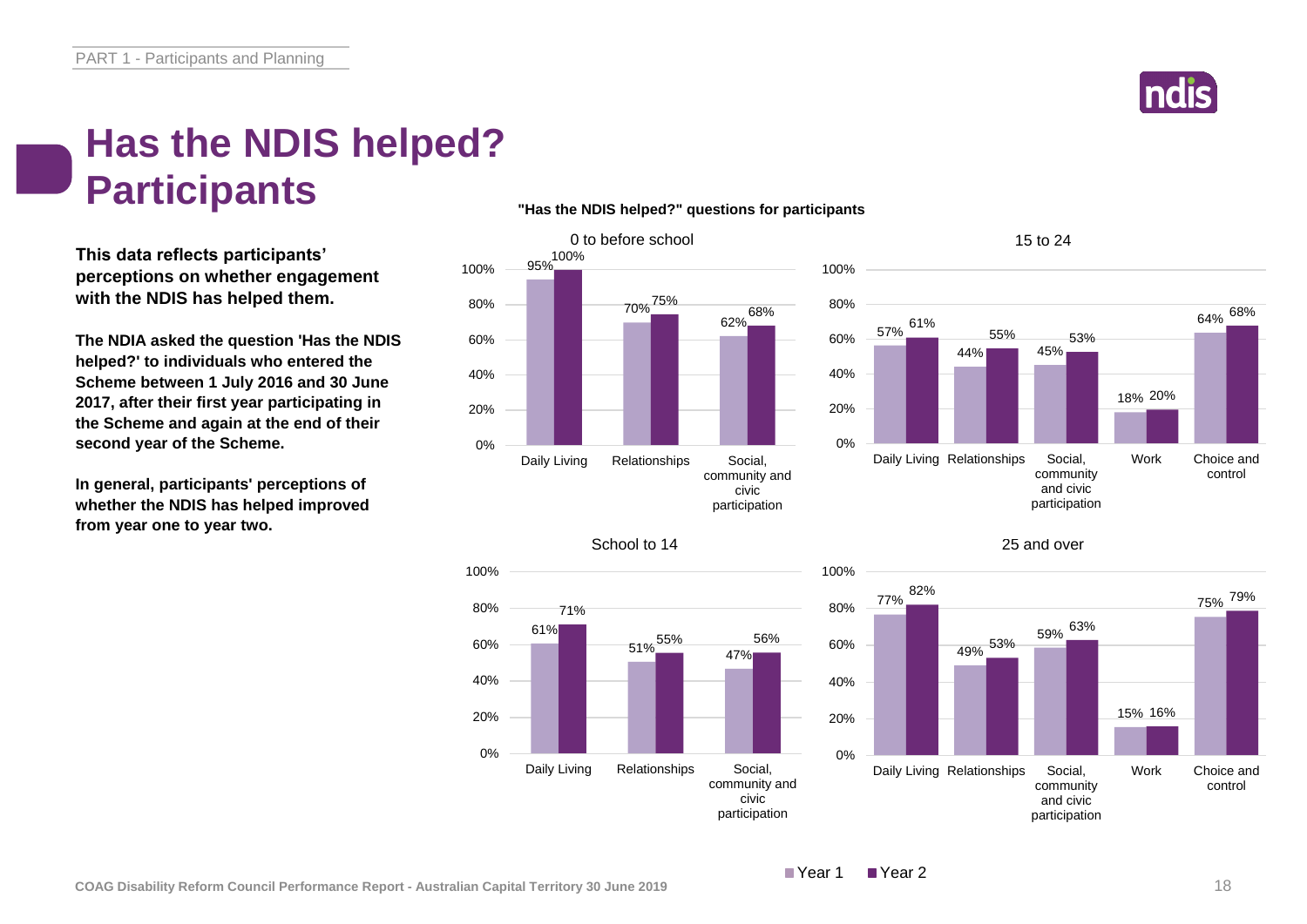#### **Has the NDIS helped? Family/Carers**

**This data reflects families and carers' perceptions on whether engagement with the NDIS has helped them.**

**The NDIA asked the question 'Has the NDIS helped?' to families and carers of individuals who entered the Scheme between 1 July 2016 and 30 June 2017, after their first year participating in the Scheme and again at the end of their second year of the Scheme.**

**In general, family and carers' perceptions of whether the NDIS has helped improved from year one to year two. The exceptions were family and carers enjoying health and wellbeing as well as being able to access service, programs and activities for participants 15 years and over which deteriorated from year one to year two.**

#### 59% 64% 70% 74% 78% 79% 80% 81% 44% 46% 0% 20% 40% 60% 80% 100% Families/carers know their rights and can advocate Families/carers feel Families/carers are Families/carers help supported able to access services, programs and activities with life stage transitions Families/carers enjoy health and wellbeing Year 1 Year 2 40% 50% 57% 55% 55% 47% 48% 33% 0% 20% 40% 60% 80% 100% Families/carers know their rights and can advocate Families/carers feel supported Families/carers are able to access services, programs and activities Families/carers enjoy health and wellbeing 15 and over ■ Year 1 ■ Year 2

0 to 14

#### **"Has the NDIS helped?" questions for families and carers of participants**

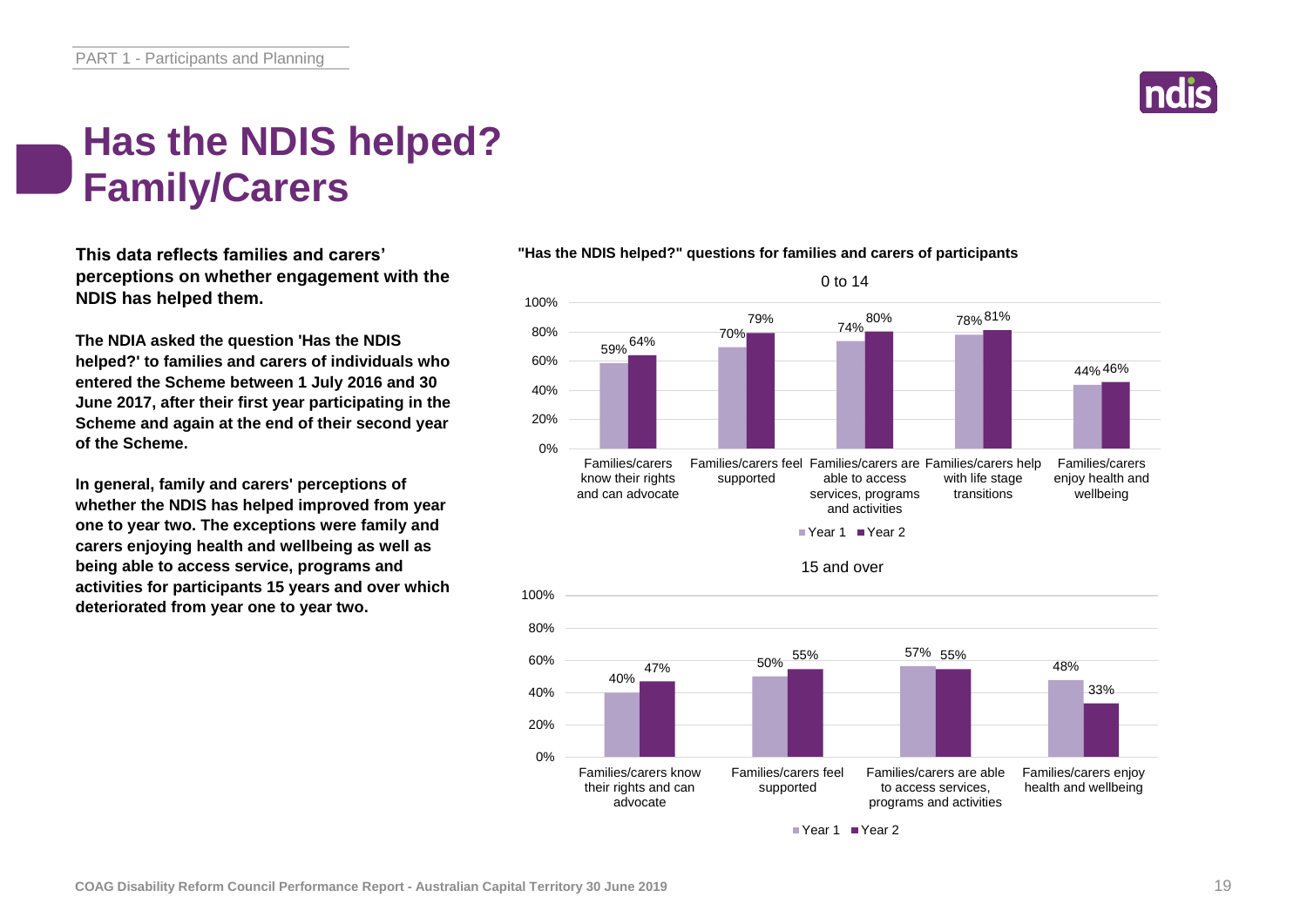

#### **Participants in Work**

**The NDIA is acutely aware of the benefits that employment brings to participants and tracks employment outcomes to see whether the NDIS has helped participants to find paid work.**

**Baseline measures on employment are collected as a participant enters the Scheme, after their first year and again at the end of their second year of the Scheme. This data relates to participants who entered the Scheme between 1 July 2016 and 30 June 2017.**

**The percentage of participants in paid work increased this quarter from 23% to 34% for those aged 15 to 24 and increased from 30% baseline to 31% for those aged 25 and over. Overall, the percentage of participants in employment increased from 29% to 32%.**

**NDIS participants in paid employment, by age group.**

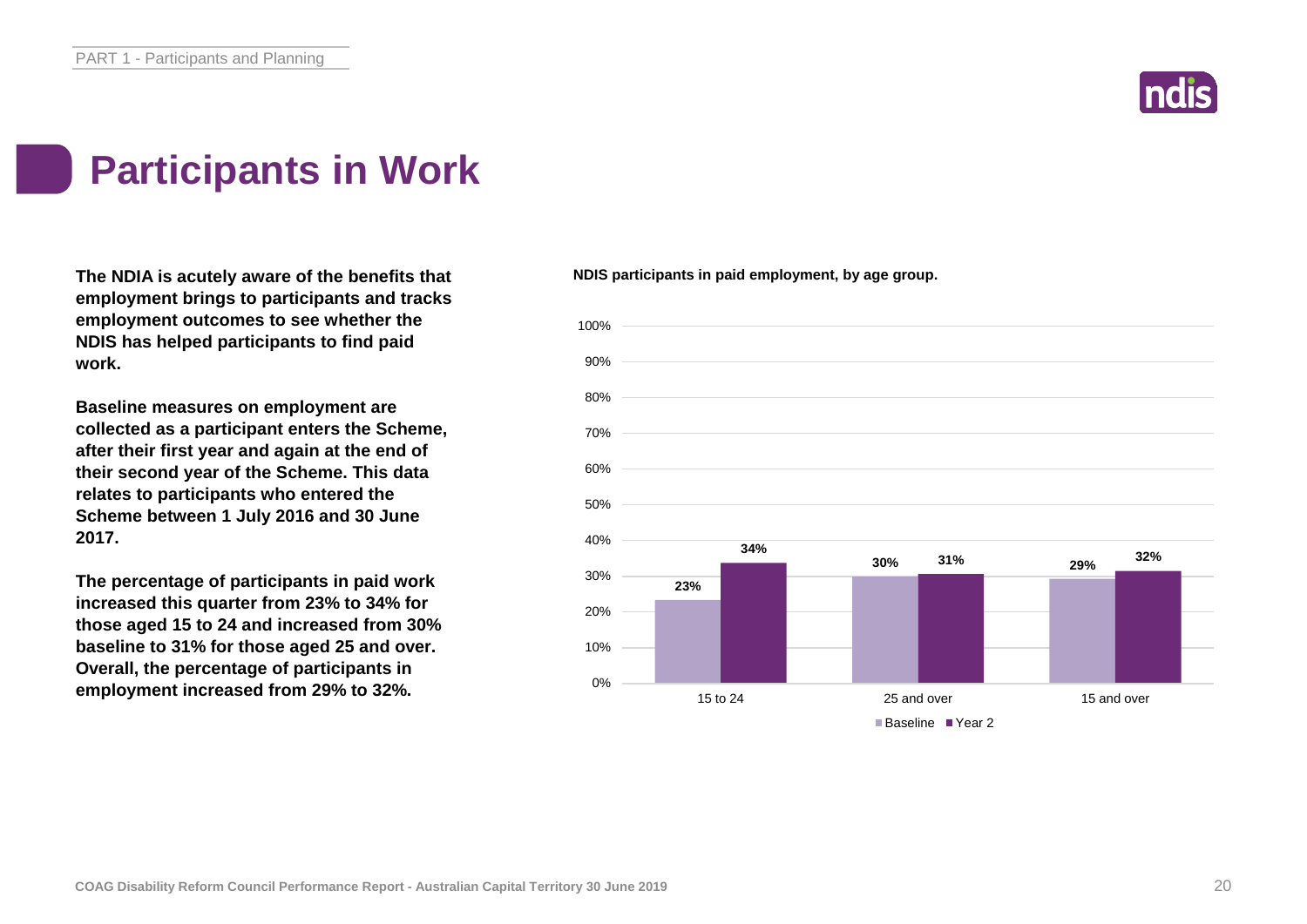

#### **Participants involved in community and social activities**

**The number of participants engaging in community and social activities is one of the key measures for ensuring quality experiences and outcomes for participants.**

**For participants who entered the Scheme between 1 July 2016 and 30 June 2017, levels of engagement in community and social activity are being tracked to see whether the NDIS has helped them to increase their participation.**

**The percentage of participants engaged in social activities in their community increased from 30% to 39% for those aged 15 to 24 and increased from 36% to 45% for those aged 25 and over. Overall, the percentage increased from 35% to 44%.**

**NDIS Participants participating in social activities in their community, by age group.**

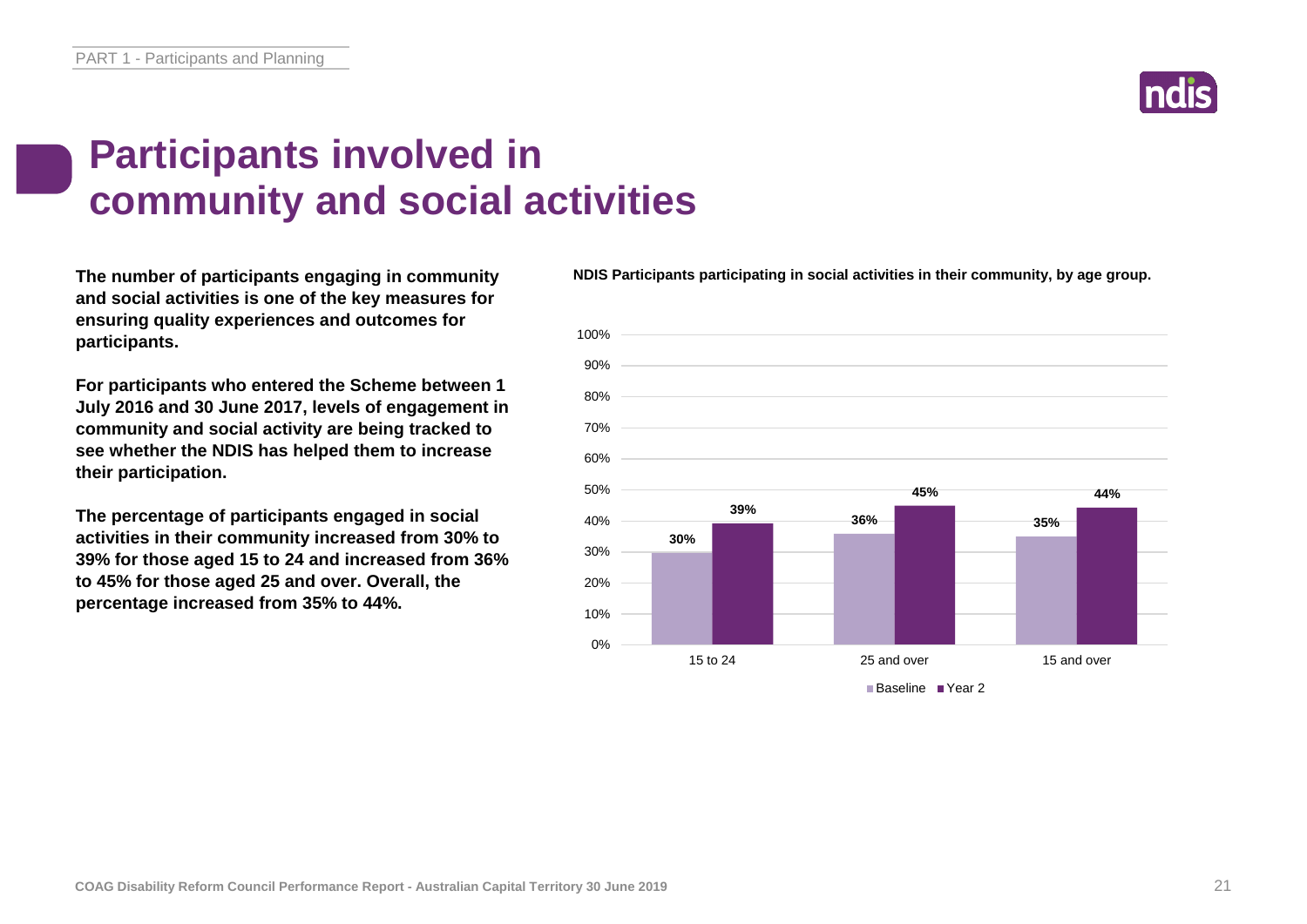

#### **Participant Satisfaction**

**Due to low number of participant survey responses in 2018-19 Q4, participant satisfaction is not shown for this quarter.**

**Proportion of participants describing satisfaction with the Agency's planning process as good or very good - by quarter**



Note: Participant satisfaction results are not shown if there is insufficient data in the group.

Participant satisfaction continues to be high, but has fluctuated at around or below the trial site level.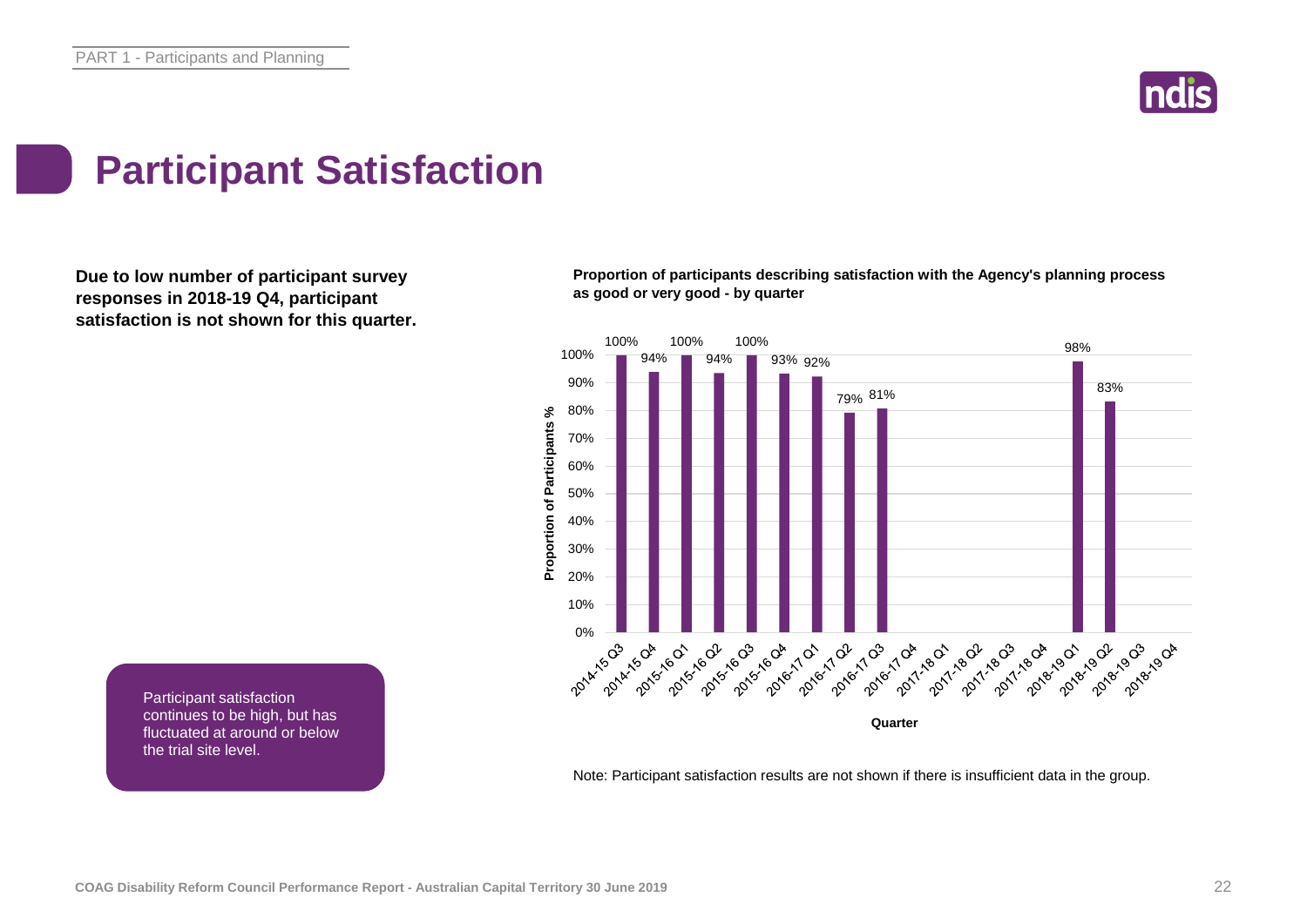

#### **Participant Satisfaction - New Survey Method**

**A new participant satisfaction survey has been developed to better record the experience of NDIS participants and their families and carers at different stages of the participant pathway.**

**It began roll-out on 1 September 2018 and will become the primary tool for analysing participant experience. The new survey is designed to gather data at the four primary stages of the participant pathway:**

- **Access**
- **Pre-planning**
- **Planning**
- **Plan Review**

There have been improvements in participant satisfaction at the plan review stage this quarter. For other stages of the pathway, it is not possible to compare the results this quarter with those from prior periods due to small numbers. Generally there is still work required to improve participant understanding of the NDIS process and what happens next for individuals at each stage of the process.

Note: Participant satisfaction results are not shown if there is insufficient data in the group.

**Proportion of participants who agreed with statements about the different stages of NDIS journey in 2018-19 Q4 compared to prior quarters**



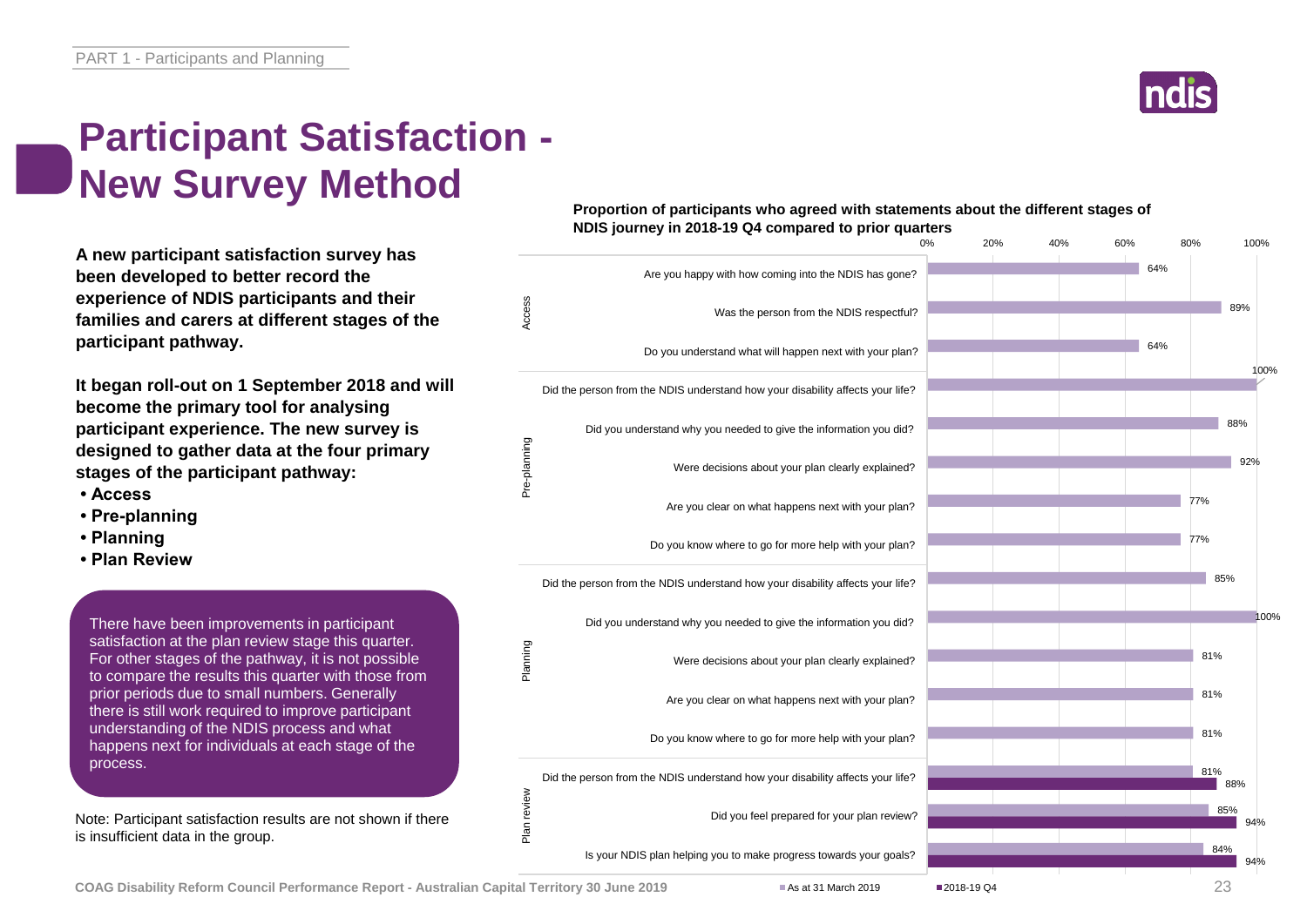## **Committed Supports and Payments**

Both committed and paid supports to participants are increasing in line with the growing scheme.

Of the \$1.1 billion that has been committed in participant plans, \$827.7 million has been paid to date.

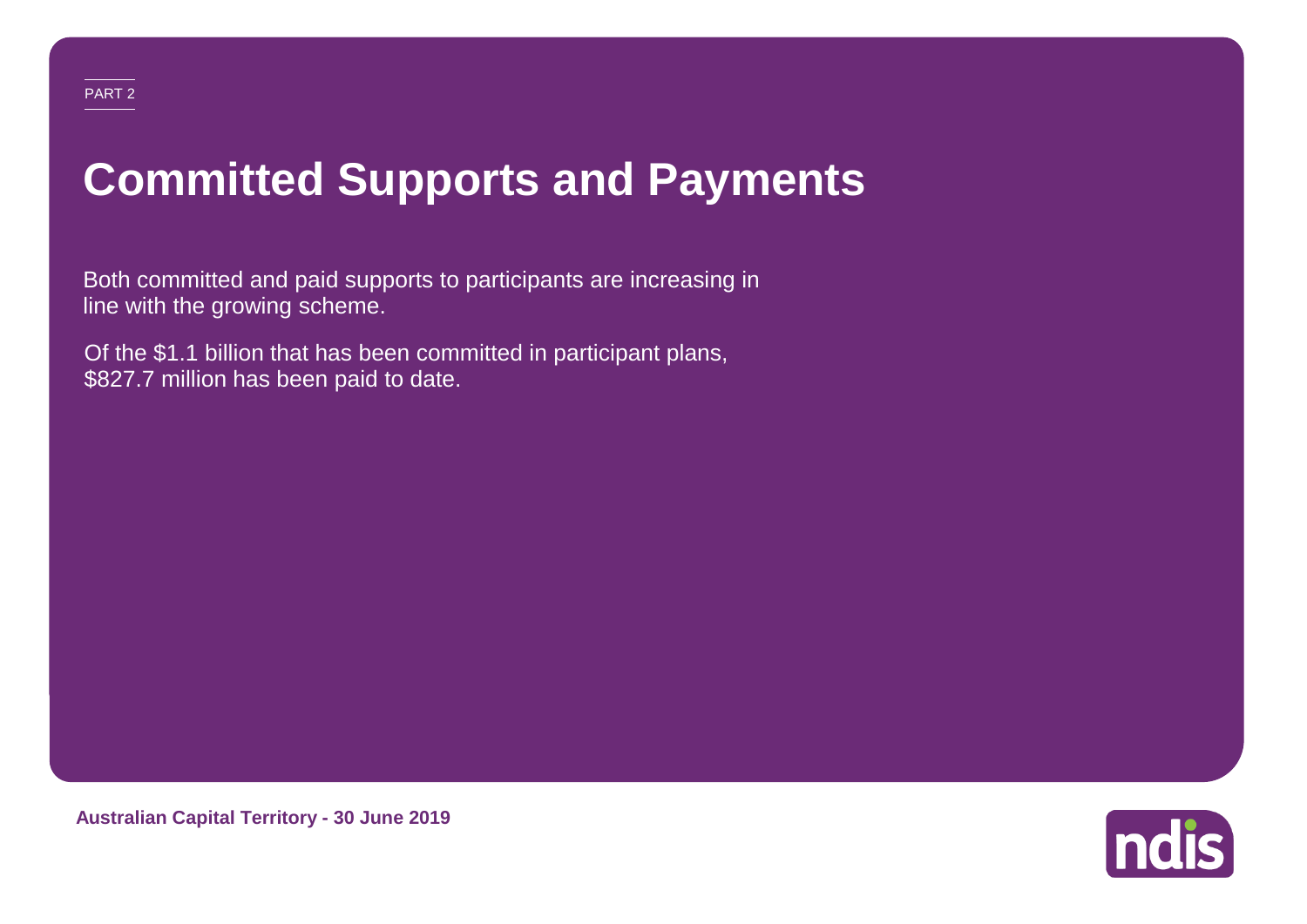

## **Summary**

**This section presents information on the amount committed in plans and payments to service providers and participants.**

**Key Statistics** 

SUMMARY OF PAYMENTS FOR SUPPORTS PROVIDED BY FINANCIAL YEAR SINCE THE NDIS WAS LAUNCHED: 2014-15: \$21.3M 2015-16: \$116.4M 2016-17: \$192.5M 2017-18: \$231.1M 2018-19: \$266.4M

PERCENTAGE OF COMMITTED SUPPORTS UTILISATION BY FINANCIAL YEAR: 2014-15: 80% 2015-16: 84% 2016-17: 68% 2017-18: 72%

UTILISATION OF COMMITTED SUPPORTS IN 2018-19 IS STILL EMERGING.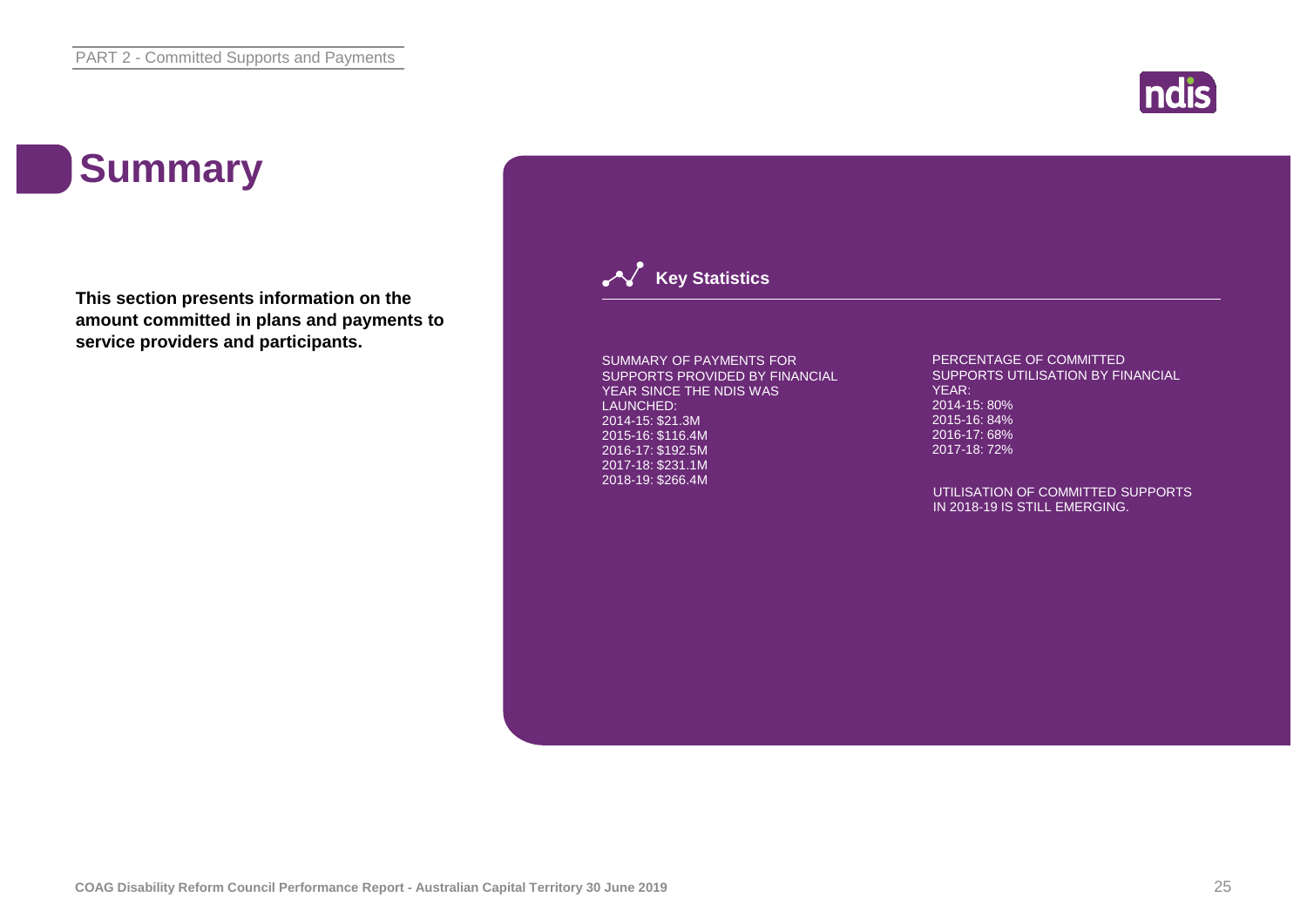

### **Committed Supports and Payments**

**This data shows the committed supports by the year they are expected to be provided, in comparison to the committed supports that have been paid.**

**Of the \$1.1 billion that has been committed in participant plans, \$827.7 million has been paid to date.**

**Summary of committed supports paid in financial years since the NDIS launched: 2014-15: \$21.3m 2015-16: \$116.4m 2016-17: \$192.5m 2017-18: \$231.1m 2018-19: \$266.4m**

**Committed and paid by expected support year**

| <b>SMillion</b> | 2013-14 | 2014-15 | 2015-16 | 2016-17 | 【 │ 2017-18 】 | 2018-19 | Total'  |
|-----------------|---------|---------|---------|---------|---------------|---------|---------|
| Total committed | N/A     | 26.6    | 138.6   | 282.5   | 320.6         | 377.6   | 1.145.9 |
| Total paid      | N/A     | 21.3    | 116.4   | 192.5   | 231.1         | 266.4   | 827.7   |

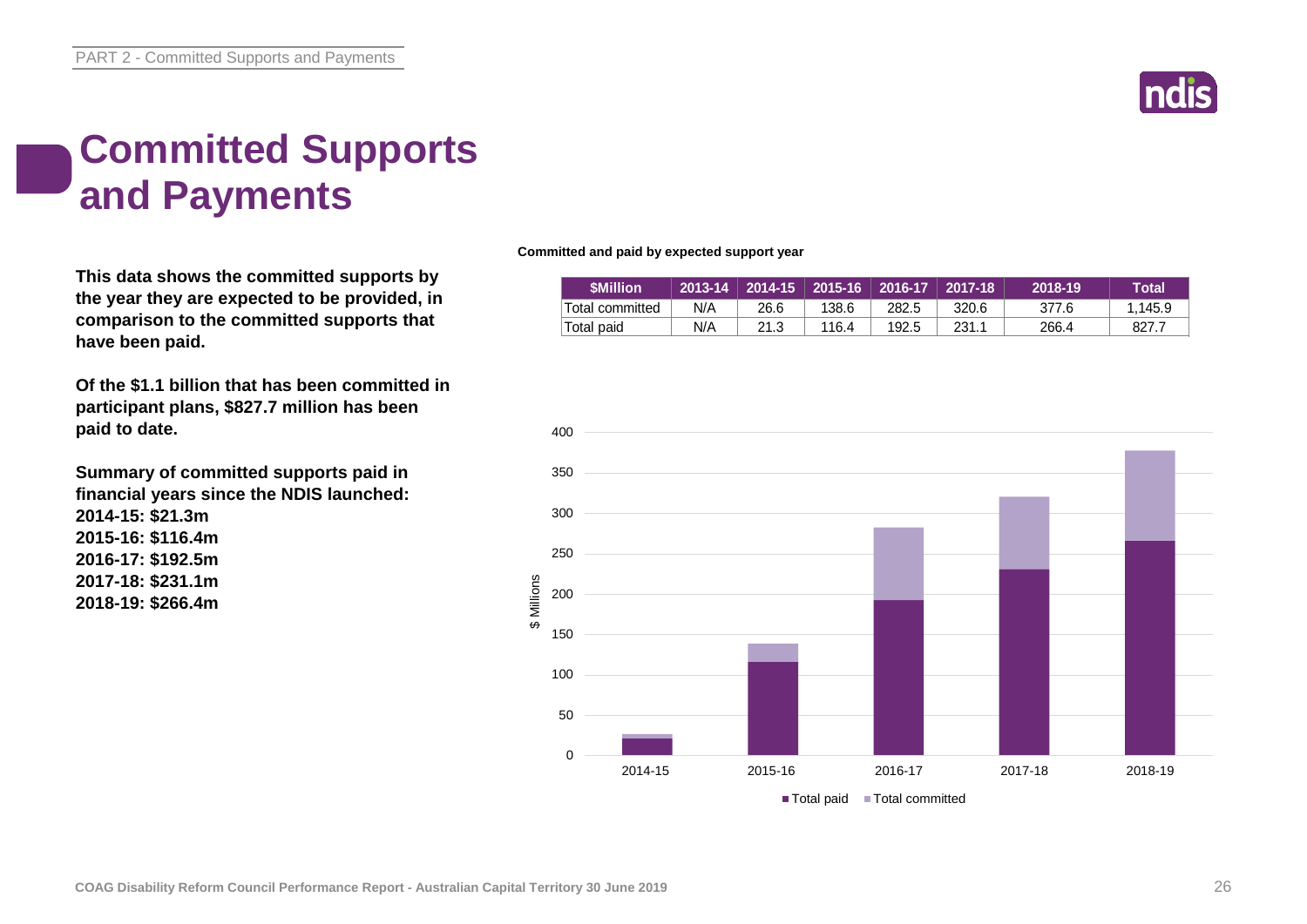

### **Committed Supports by Cost Band**

**This quarter, the change in the distribution of average annualised committed supports was driven by the indexation of plans to reflect 2019-20 price changes which was applied on 30 June 2019. This is the case whether Supported Independent Living (SIL) supports are included or excluded in the figures.**



#### **Distribution of average annualised committed supports by cost band (including SIL)**

**Distribution of average annualised committed supports by cost band (excluding SIL)** 

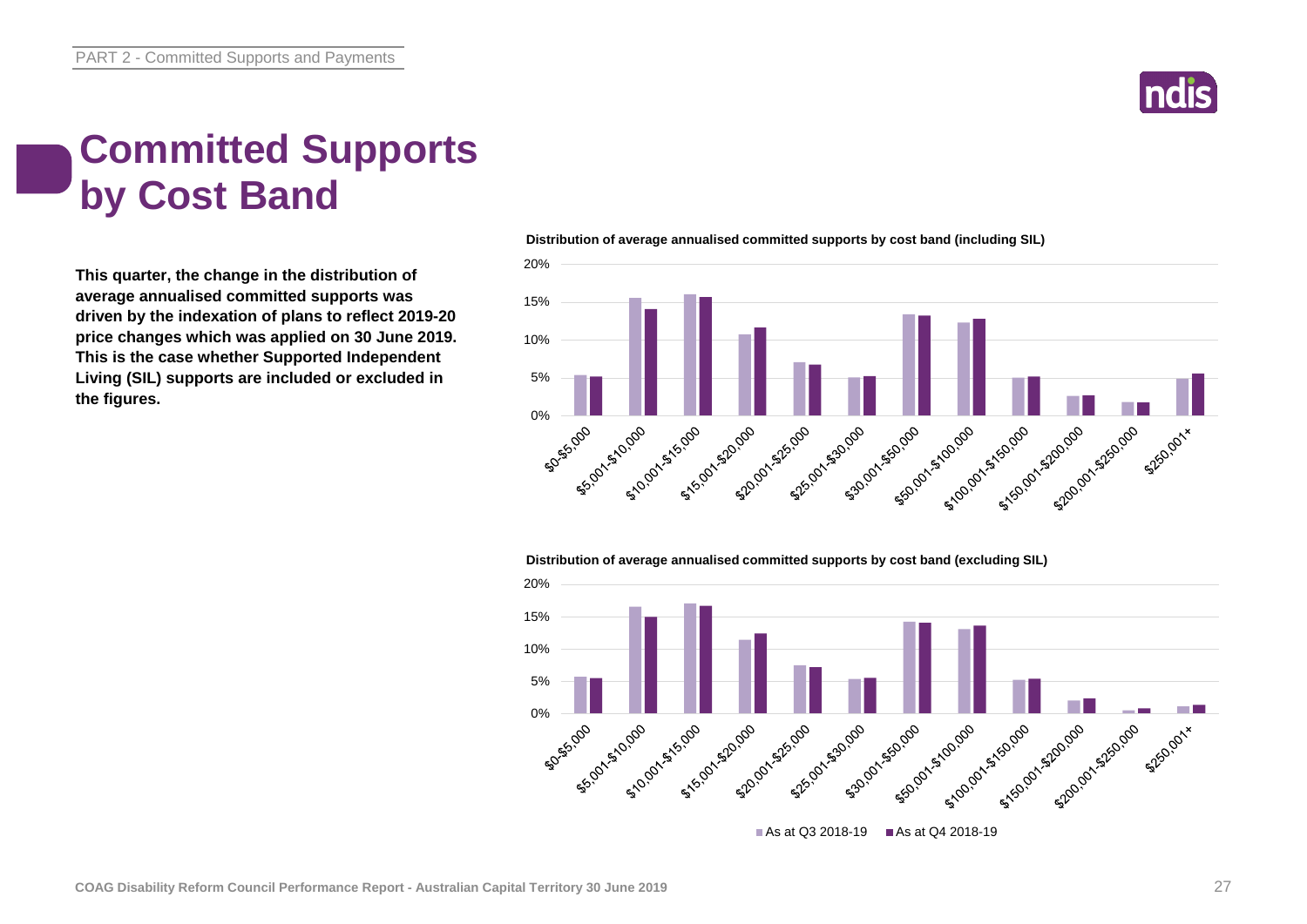### **Committed Supports by Age Band**

**This quarter, the average annualised committed supports have increased compared to prior quarters. The increase was driven by indexation of plans to reflect 2019-20 price changes which was applied on 30 June 2019.**

**The average annualised commited supports increase steeply between participants 0-6 through to age 35, stabilising through to age 54 and reducing in participants aged 55 years and older.**

0 20,000 40,000 60,000 80,000 100,000 120,000 0 to 6 7 to 14 15 to 18 19 to 24 25 to 34 35 to 44 45 to 54 55 to 64 65+ As at Q3 2018-19  $\blacksquare$  As at Q4 2018-19

**Average annualised committed supports by age band**

Note: The age eligibility requirements for the NDIS are based on the age as at the access request date. Participants with their initial plan approved aged 65+ have turned 65 since their access request was received.

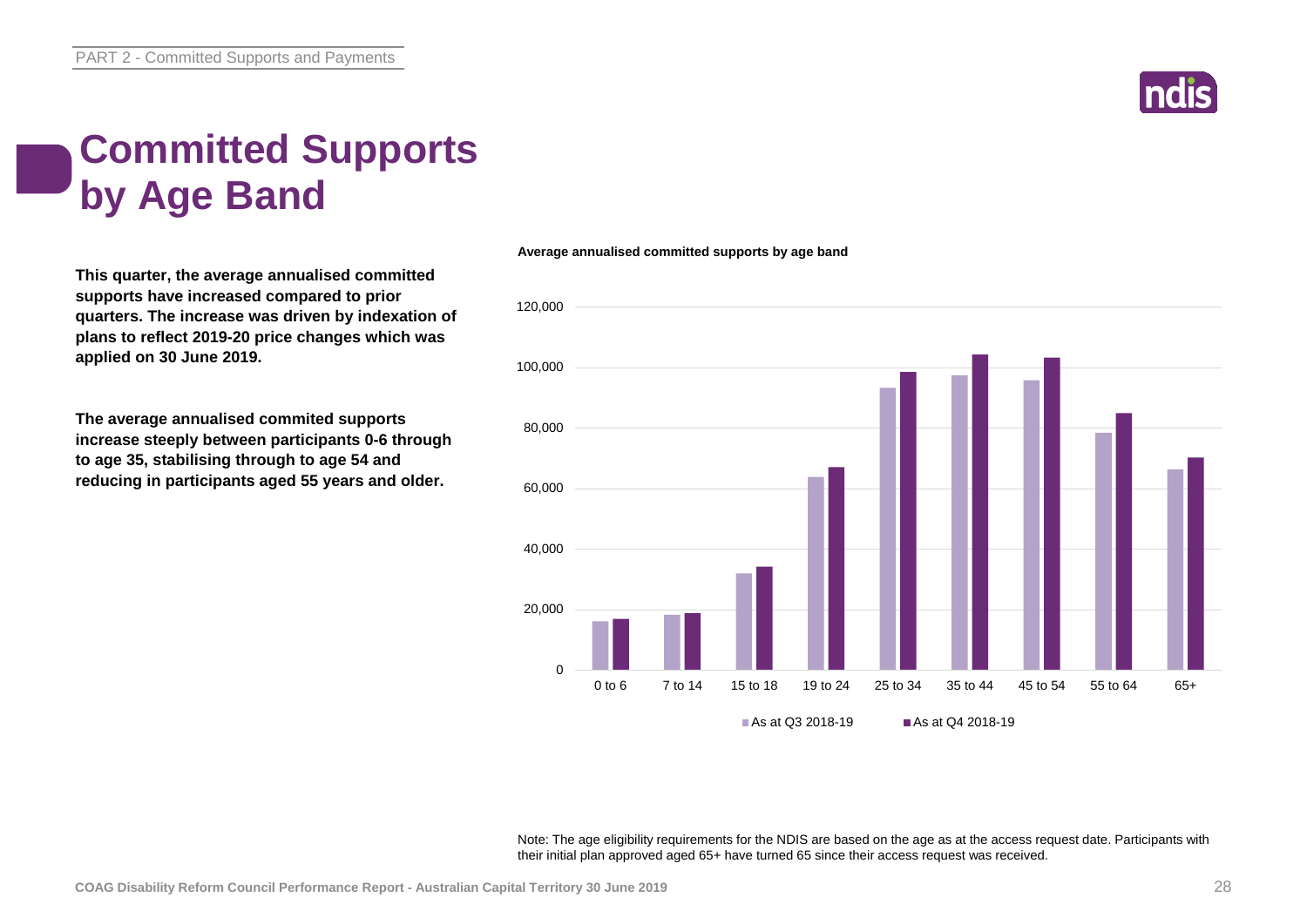

### **Committed Supports by Disability Group**

**The highest average annualised committed supports are for participants with Spinal Cord Injury, Acquired Brain Injury and Cerebral Palsy.**



#### **Average annualised committed supports by primary disability group**

As at Q3 2018-19 As at Q4 2018-19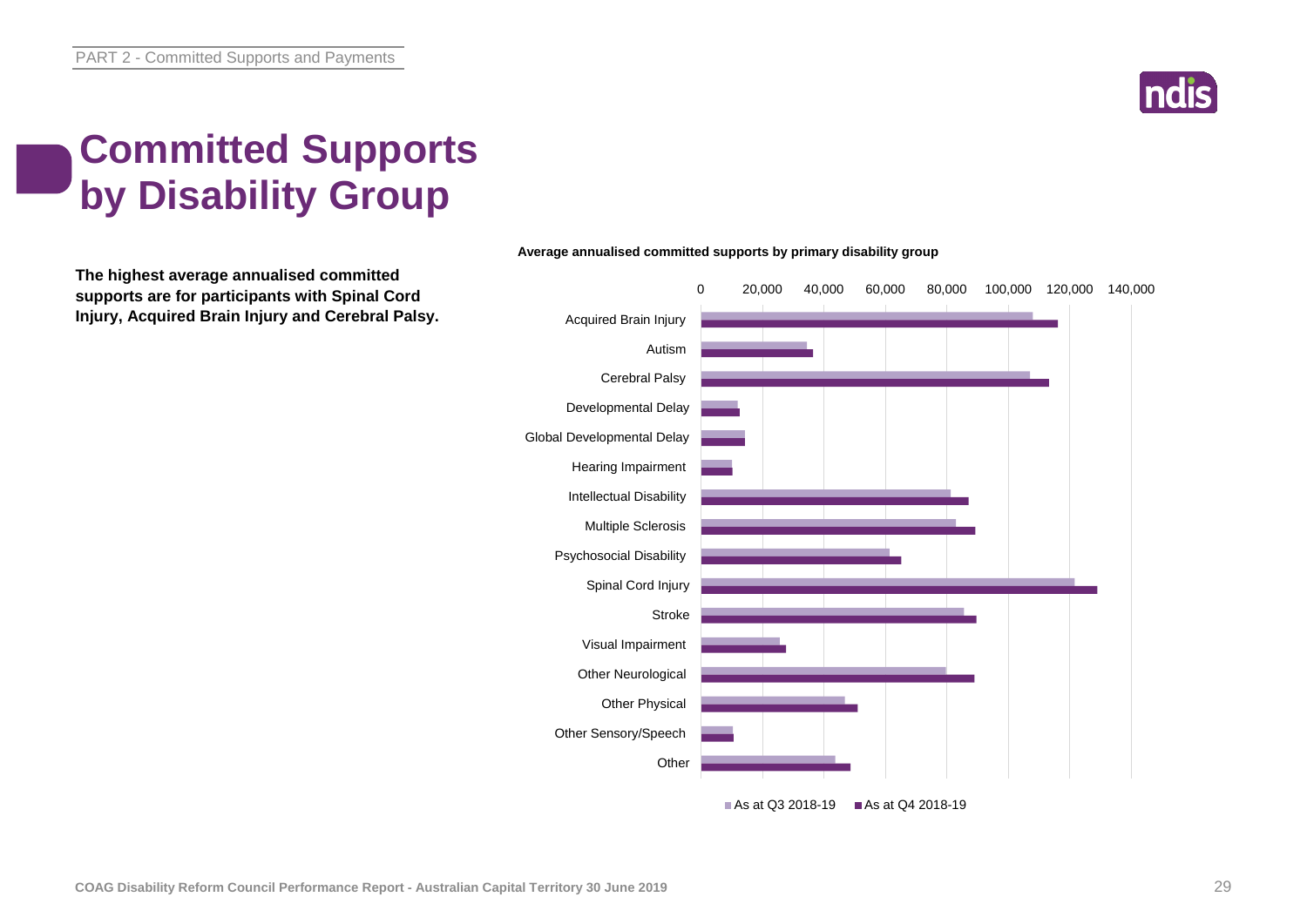

### **Committed Supports by Level of Function**

**The average annualised committed supports generally increase among participants with higher needs.**



Note 1: Average annualised committed supports are not shown if there are insufficient data in the group. Note 2: High, medium and low function is relative within the NDIS population and not comparable to the general population.

**Average annualised committed supports by level of function**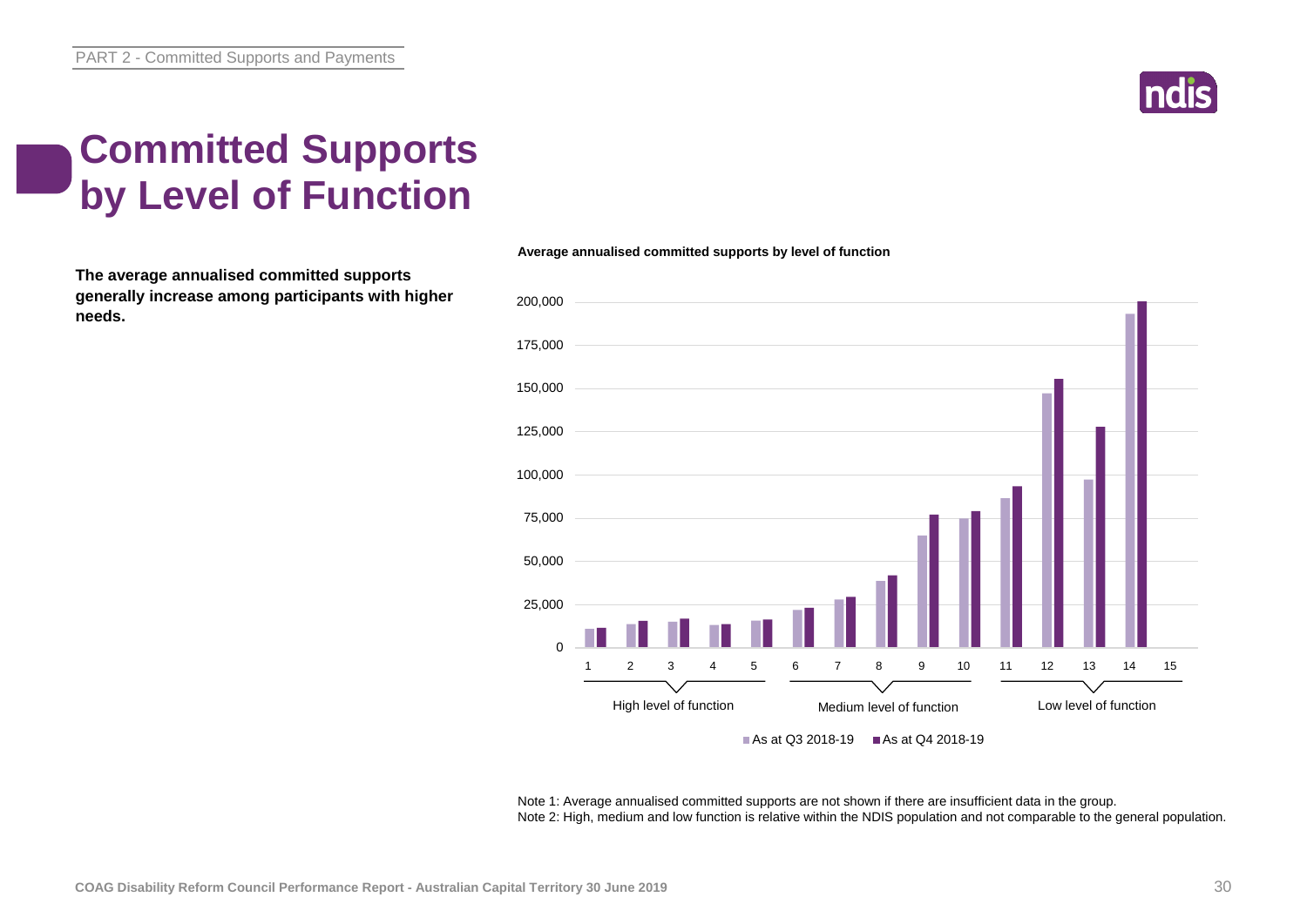#### **Utilisation of Committed Supports**

**This data demonstrates the utilisation of committed supports by the year they were expected to be provided as at 31 March 2019 and 30 June 2019.** 

**As there is a lag between when support is provided and when it is paid, the utilisation in 2018-19 will increase.**

**Experience shows that participants utilise less of their first plan, compared with their second and subsequent plans, as it takes time to familiarise with the NDIS and decide which supports to use.** 

The higher utilisation in earlier years is predominantly driven by higher in-kind supports provided.

Experience for 2018-19 is still emerging.



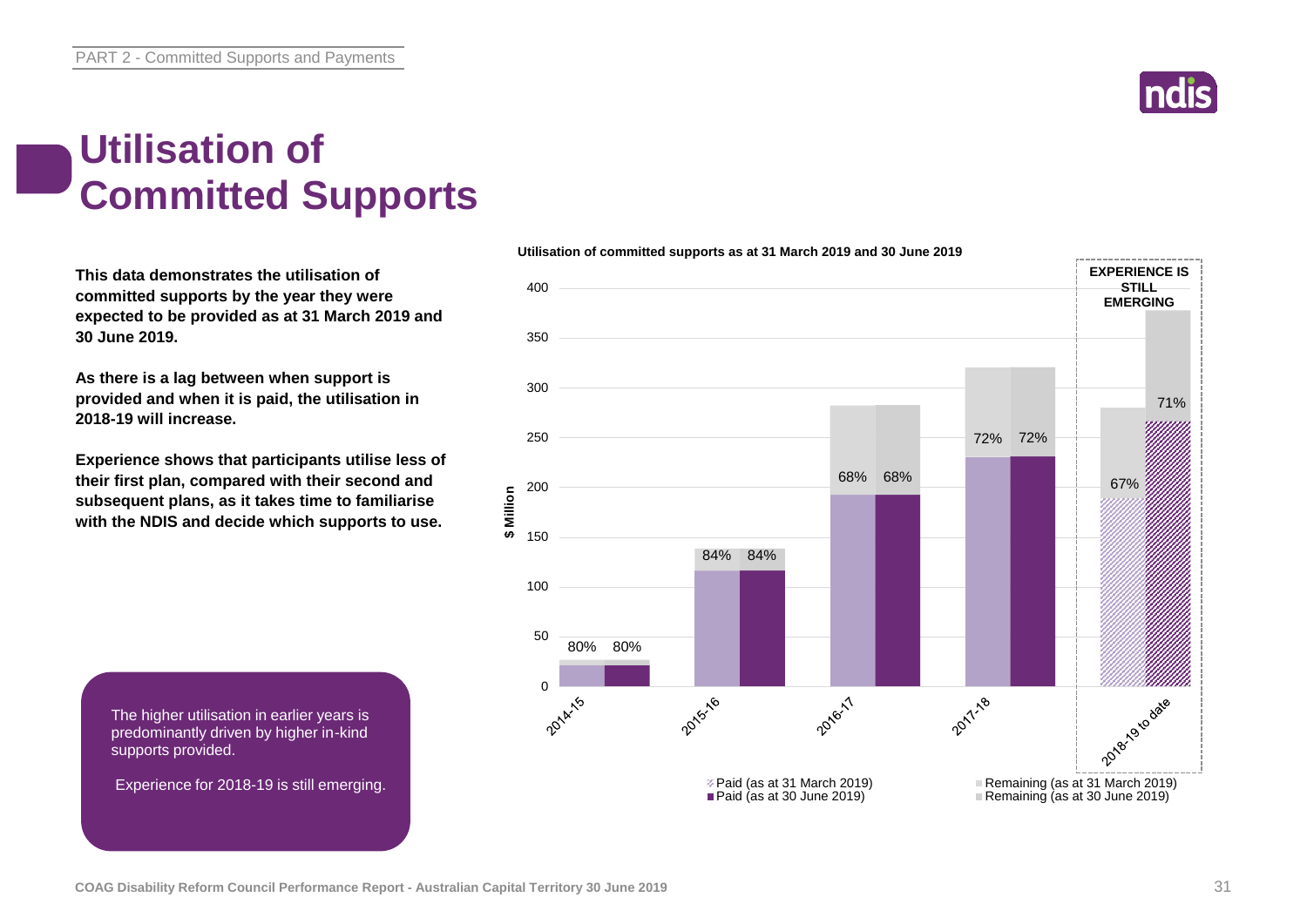### **Providers and Markets**

The provider network grows in scale and diversity, increasing participants' access to high quality services.

There were a total of 1,643 providers as at 30 June 2019, representing a 3% increase on last quarter. Of these, 33% were active.

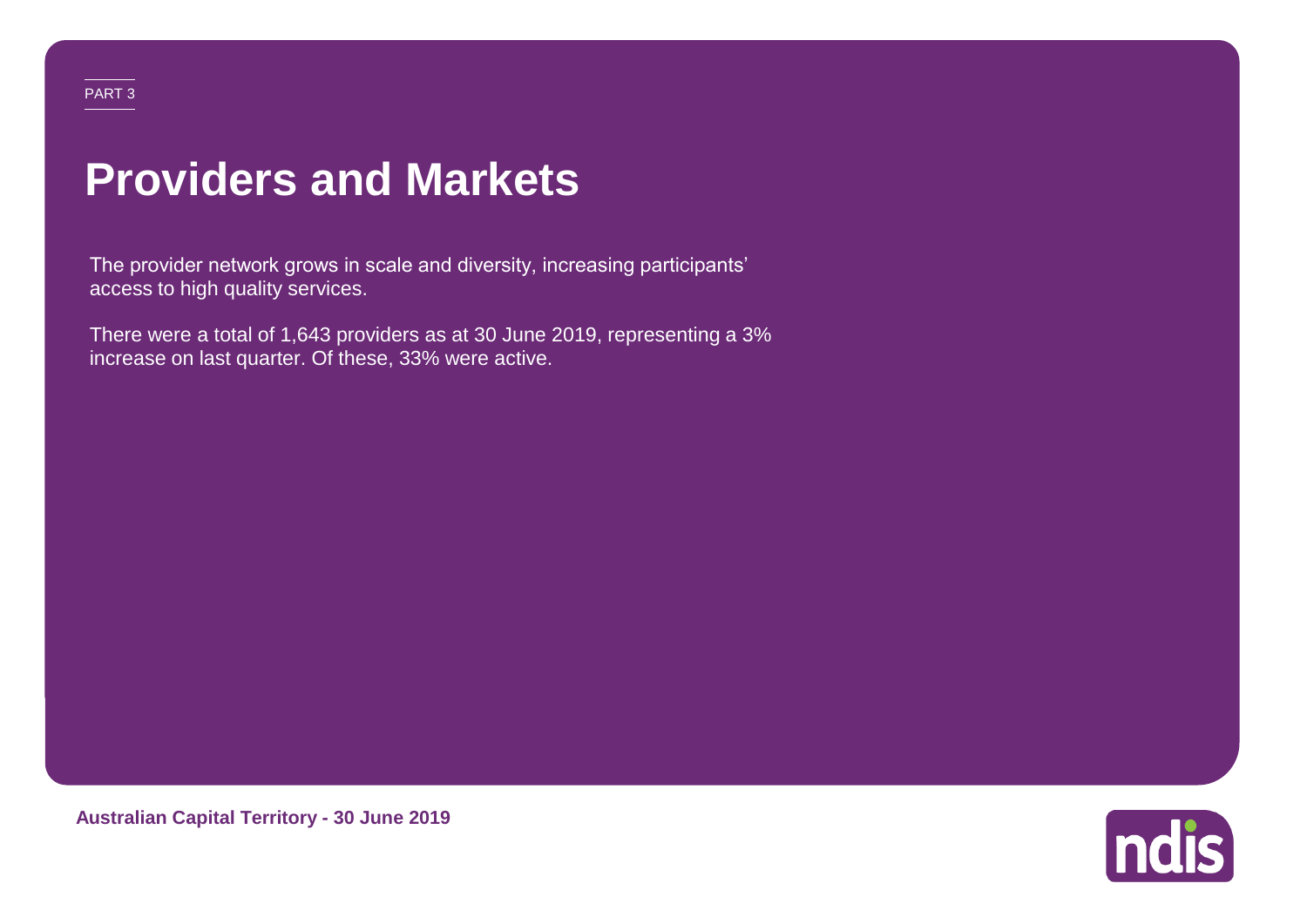### **Summary**

**This section contains information on registered service providers and the market, with key provider and market indicators presented.**

#### **Provider registration**

- **To provide supports to NDIS participants, a service provider is required to register and be approved by the NDIA.**
- **Providers register with the NDIA by submitting a registration request, indicating the types of support they are accredited to provide.**

#### **How providers interact with participants**

- **NDIS participants have the flexibility to choose the providers who support them.**
- **Providers are paid for disability supports and services provided to the participants.**

| 1,643<br><b>APPROVED</b><br>PROVIDERS, 33%<br>OF WHICH WERE<br><b>ACTIVE IN</b><br><b>AUSTRALIAN</b><br><b>CAPITAL</b><br><b>TERRITORY AS</b><br>AT 30 JUNE 2019 | 75-95%<br>OF PAYMENTS<br><b>MADE BY THE</b><br><b>NDIA ARE</b><br><b>RECEIVED BY</b><br>25% OF<br><b>PROVIDERS</b> | 25%<br>OF SERVICE<br><b>PROVIDERS ARE</b><br><b>INDIVIDUALS/SOLE</b><br><b>TRADERS</b> | <b>ASSISTANCE</b><br><b>PRODUCTS FOR</b><br>PERSONAL CARE AND<br><b>SAFETY HAS THE</b><br><b>HIGHEST NUMBER OF</b><br><b>APPROVED SERVICE</b><br>PROVIDERS.<br><b>FOLLOWED BY</b><br>PERSONAL MOBILITY<br><b>EQUIPMENT AND</b><br><b>HOUSEHOLD TASKS</b> |
|------------------------------------------------------------------------------------------------------------------------------------------------------------------|--------------------------------------------------------------------------------------------------------------------|----------------------------------------------------------------------------------------|----------------------------------------------------------------------------------------------------------------------------------------------------------------------------------------------------------------------------------------------------------|
|                                                                                                                                                                  |                                                                                                                    |                                                                                        |                                                                                                                                                                                                                                                          |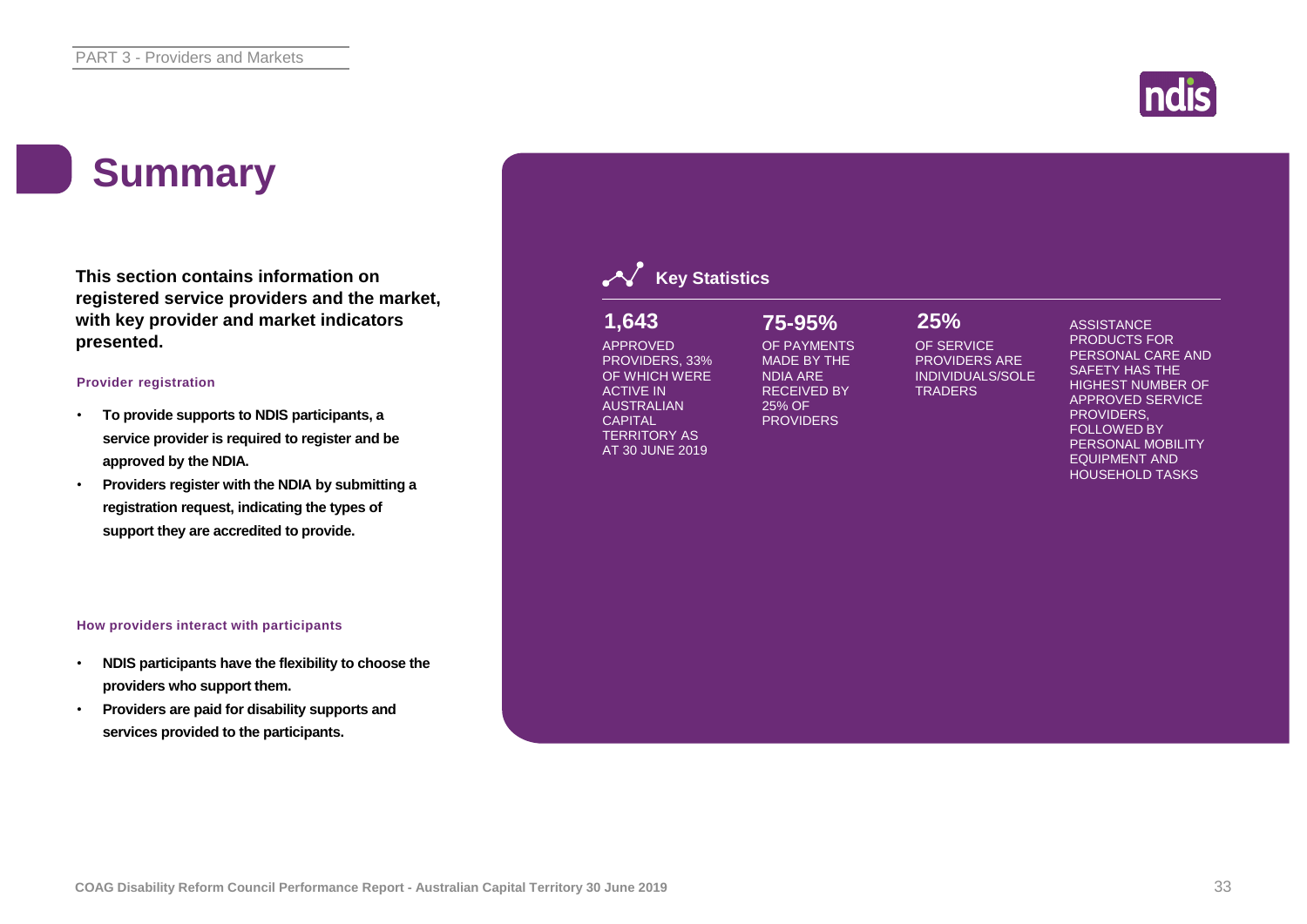#### **Providers over time**

**As at 30 June 2019, there were 1,643 registered service providers, of which 404 were individual/sole trader operated businesses and 1,239 were companies or organisations.**



#### **Approved providers over time by type of provider**



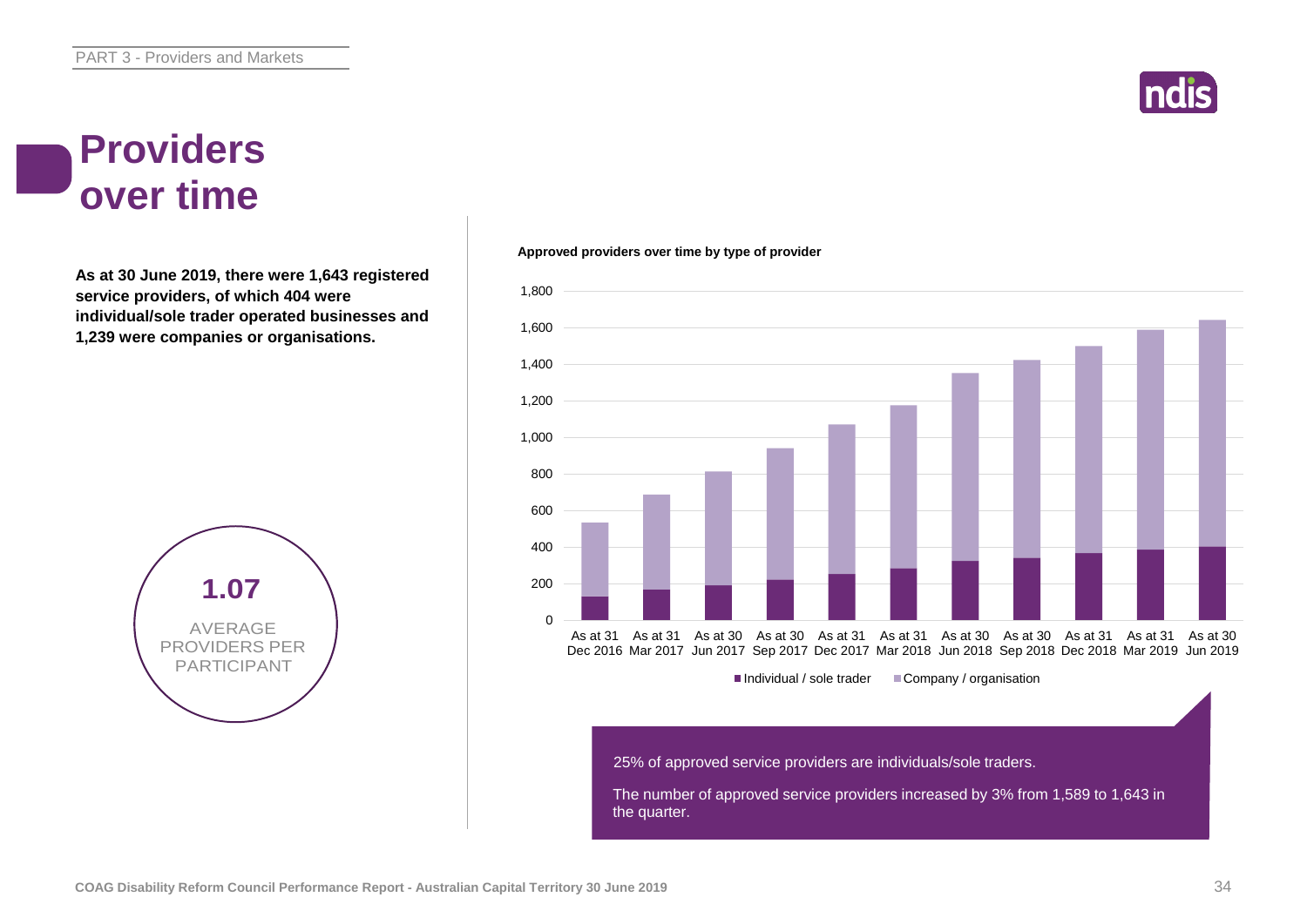

### **Proportion of Active Providers**

**As at 30 June 2019, 33% of providers were active and 67% were inactive.**

**Of the total providers, 105 began delivering new supports in the quarter.**





**Not yet active (67%)**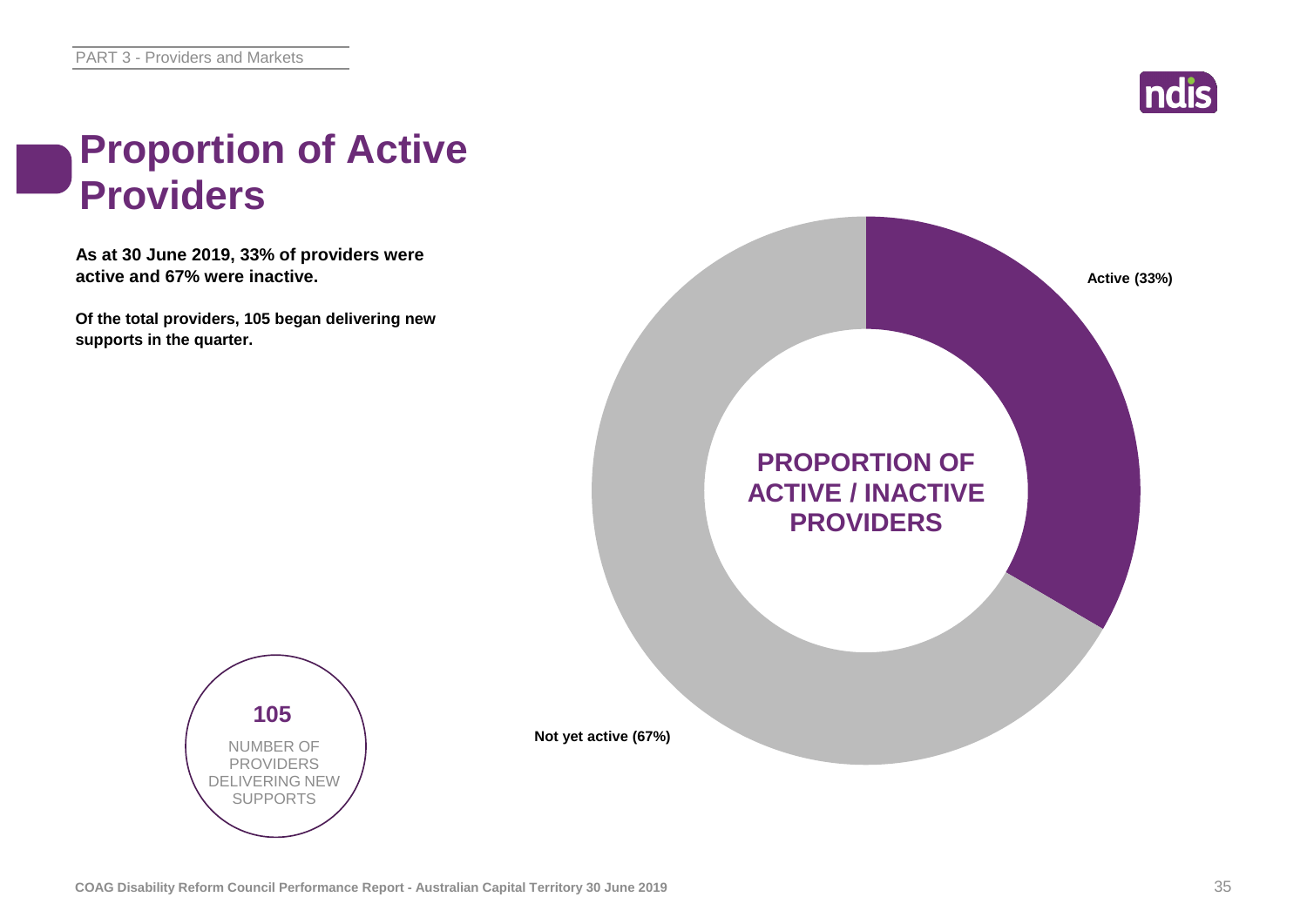

### **Approved Registration Groups**

**The number of approved providers has** *Approved providers by registration group and percentage change over the quarter***<br>
<b>100** 200 **increased for most registration groups over the quarter.**

**The registration groups with the largest numbers of approved providers continue to grow:**

- **Assistance products for personal care and safety: from 497 to 513 (4% increase)**
- **Personal Mobility Equipment: from 354 to 366 (3% increase)**
- **Household Tasks: from 331 to 342 (3% increase)**
- **Therapeutic Supports: from 306 to 321 (5% increase)**
- **Assistive equipment for recreation: from 273 to 287 (5% increase)**



As at 30 June 2019 As at 31 March 2019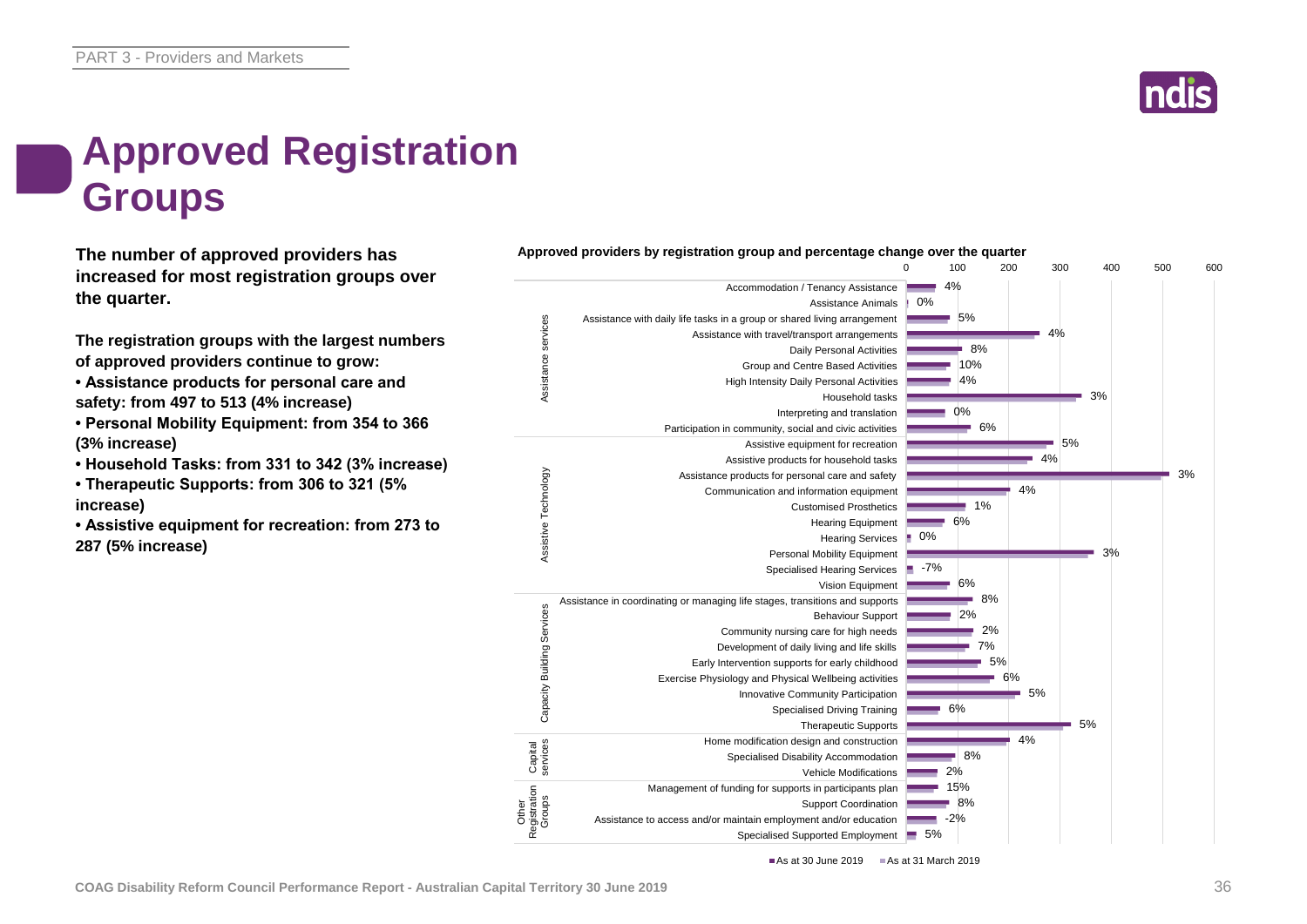

## **Active Registration Groups**

**The number of providers active in each registration group has increased for some registration groups over the quarter.**

**The registration groups with the largest numbers of active providers continue to grow:**

**• Therapeutic Supports: from 205 to 210 (2% increase)**

**• Household tasks: from 112 to 118 (5% increase)**

**• Assistance products for personal care and safety: from 98 to 106 (8% increase)**

**• Assistance in coordinating or managing life stages, transitions and supports: from 82 to 85 (4% increase)**

**• Participation in community, social and civic activities: from 77 to 80 (4% increase)**



**Active providers by registration group and percentage change over the quarter**

As at 30 June 2019 As at 31 March 2019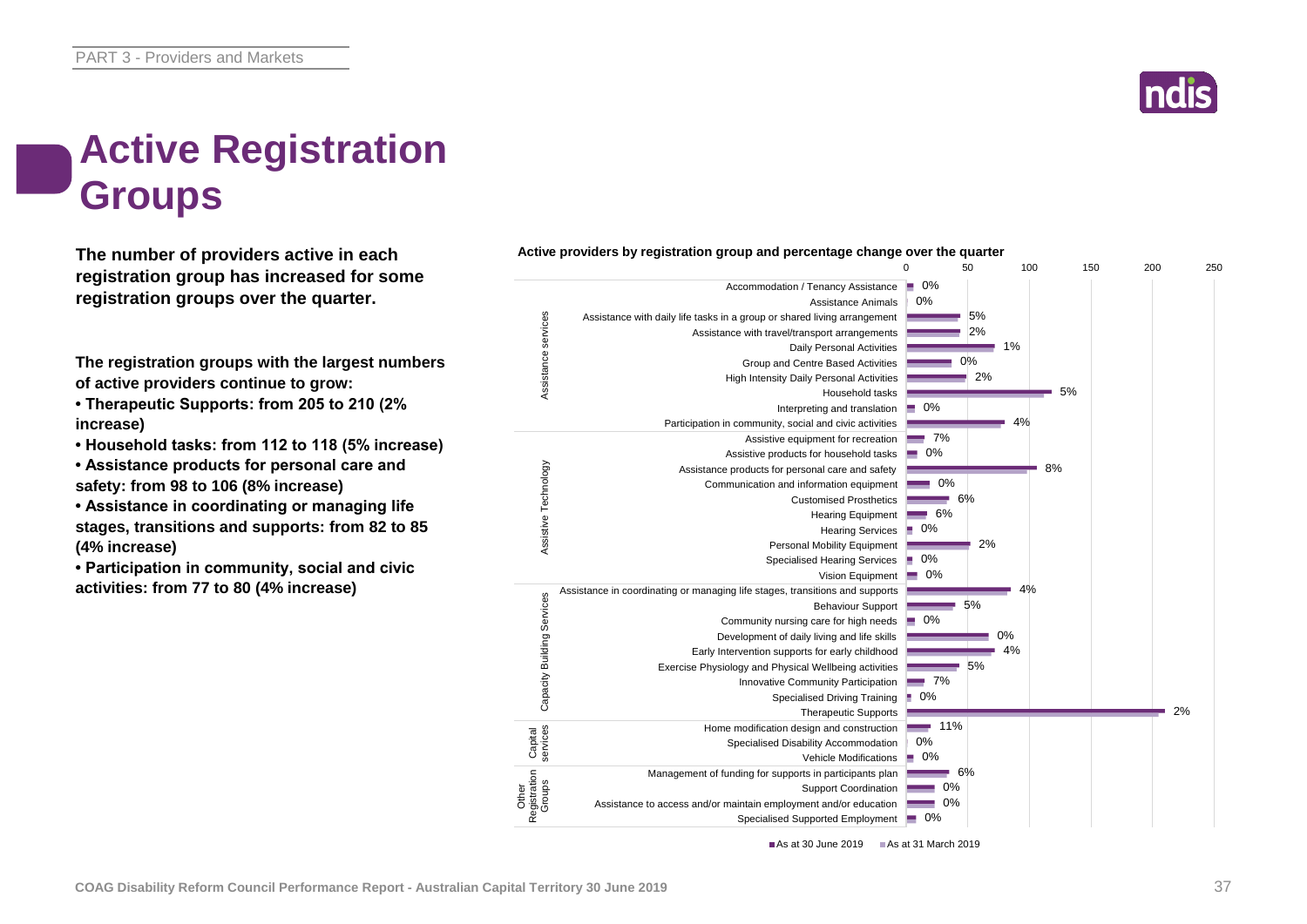

### **Market share of top providers**

**25% of service providers received 75-95% of Market share of the top 25% of providers by registration group. the dollars paid for major registration groups.**

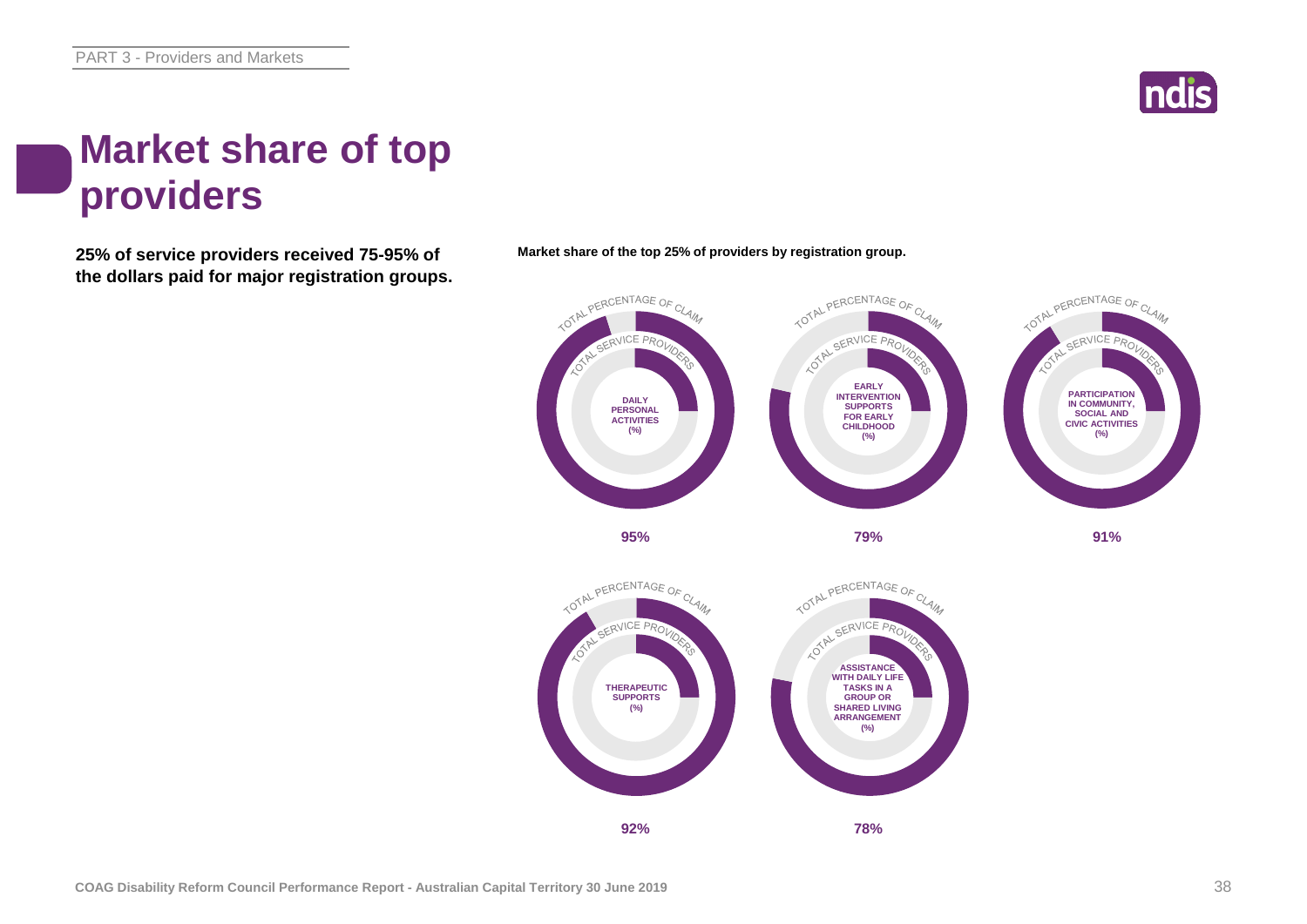# **Information, Linkages and Capacity Building**

Information, Linkages and Capacity Building was covered in the national version of the COAG Quarterly Performance Report.



**Australian Capital Territory - 30 June 2019**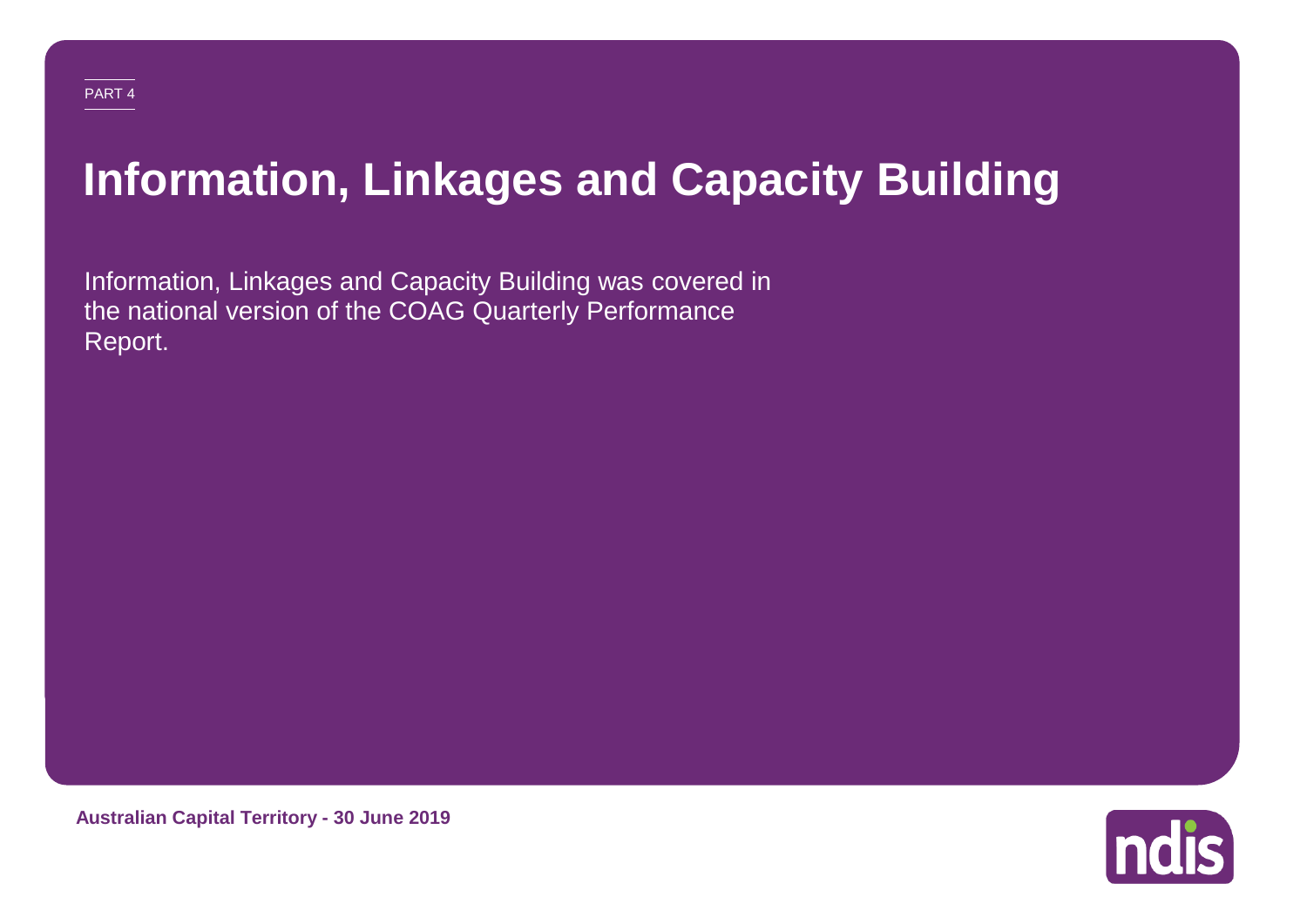## **Mainstream Interface**

The proportion of participants entering in the current quarter and accessing mainstream services is higher compared to prior quarters.



**Australian Capital Territory - 30 June 2019**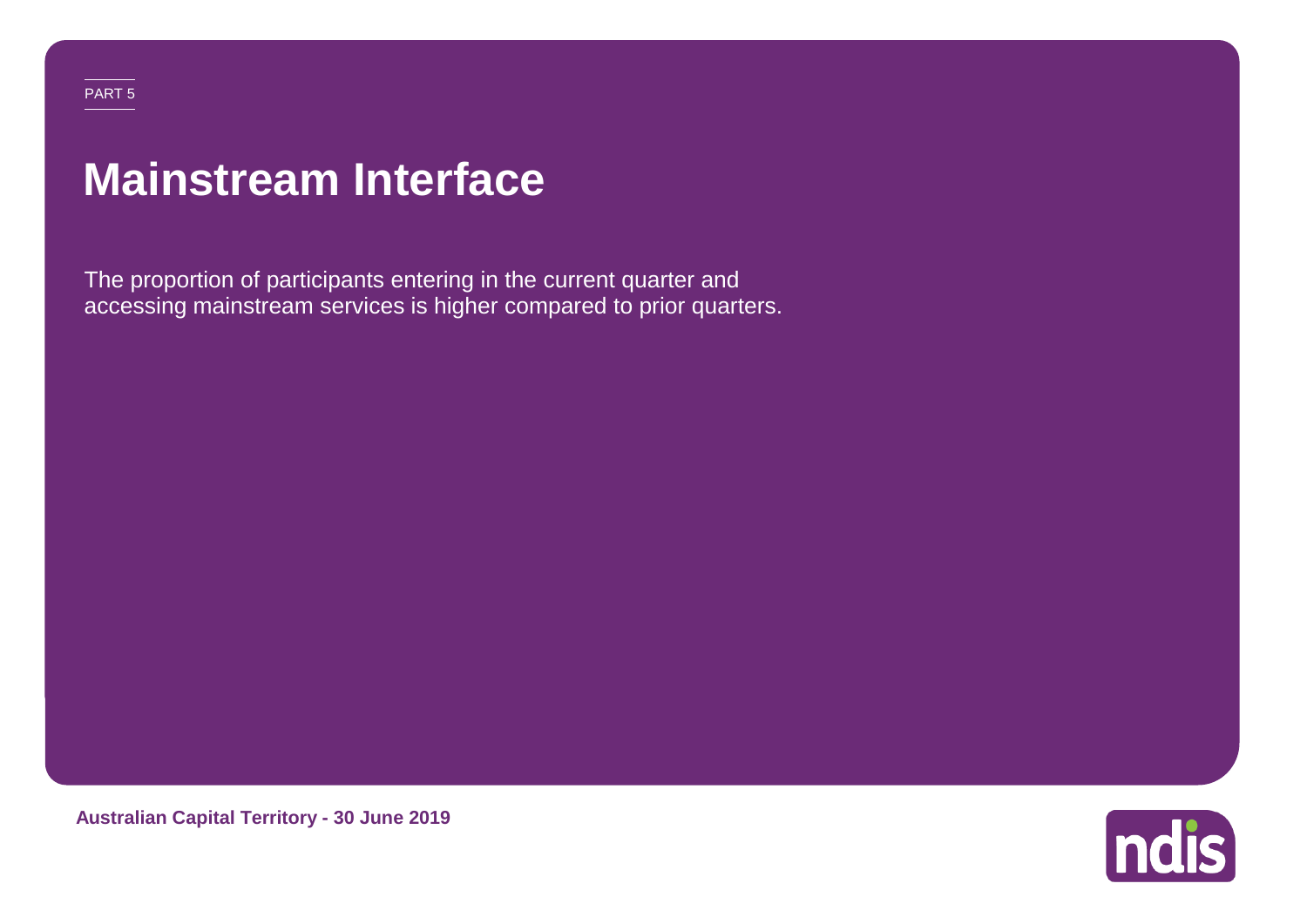

#### **Mainstream Interface**

**Of the total number of active participants with a plan approved in 2018-19 Q4, 92% access mainstream services, an increase from prior quarters. Participants are accessing mainstream services predominantly for health and wellbeing, lifelong learning and daily activities.**